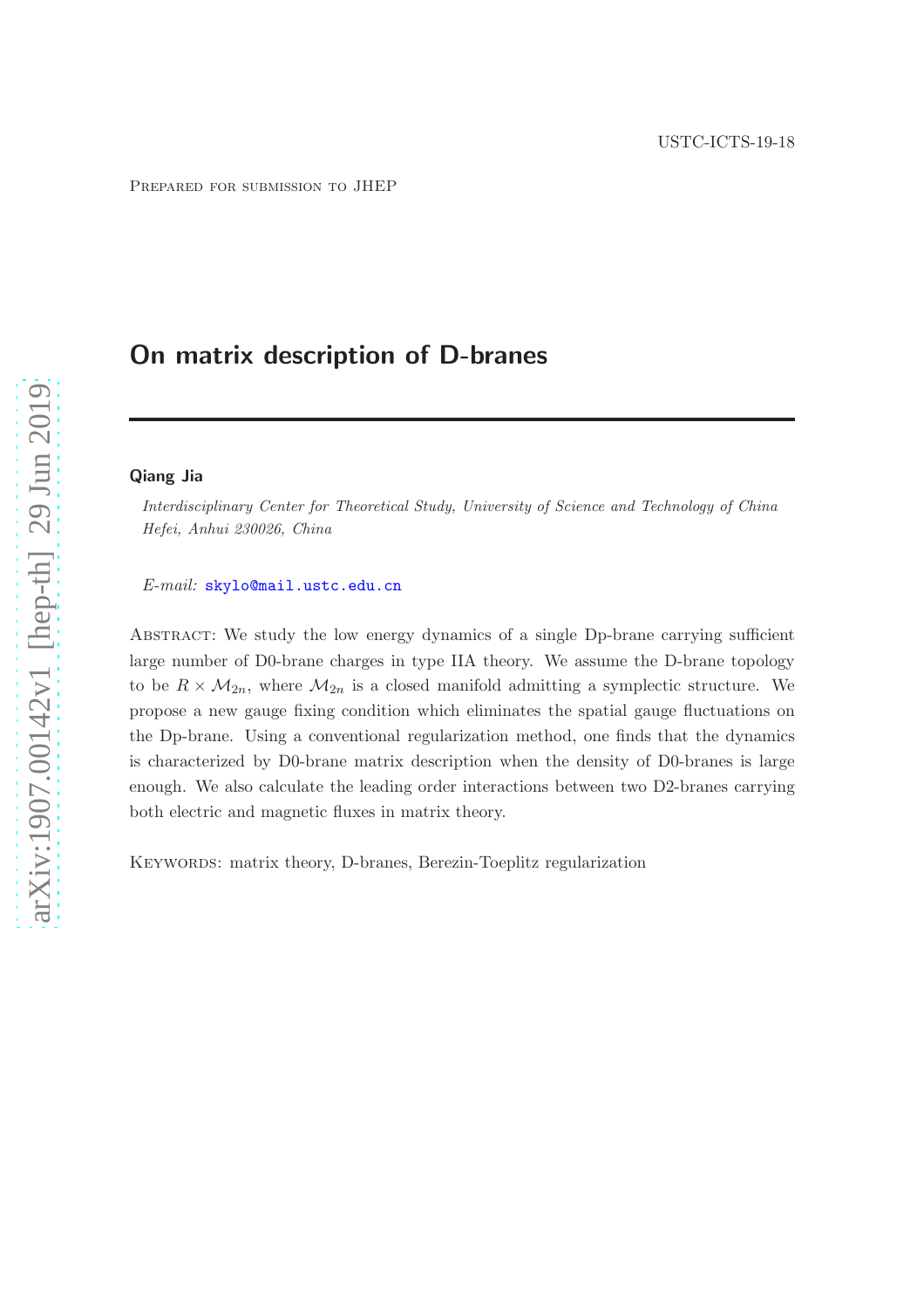# Contents

| 1 Introduction                                   | 1        |
|--------------------------------------------------|----------|
| 2 Gauge fixing of a Dp-brane                     | $\bf{2}$ |
| 3 Dp-brane regularization                        | 7        |
| 4 Interaction between D2-branes in matrix theory | 8        |
| Basic setup<br>4.1                               | 8        |
| 4.2 The bosonic fluctuations                     | 11       |
| 4.3 Fermionic fluctuations                       | 13       |
| 4.4 One-loop effective action                    | 14       |
| 5 Conclusion                                     | 15       |
| A D2-branes in matrix theory                     | 16       |

# <span id="page-1-0"></span>1 Introduction

M-theory in the light-cone frame is conjectured to be characterized by matrix theory[\[1\]](#page-19-0), which is a super quantum mechanics with matrix degrees of freedom. Fundamental objects in M-theory can be described by matrix theory in terms of the degrees of freedom of matrices[\[1](#page-19-0)[–3](#page-19-1)]. Moreover, many examples show that the interactions between them calculated in matrix theory also coincide with those from 11-dimensional supergravity  $[4-8]$  $[4-8]$ . Historically, matrix theory was first derived as an attempt to quantize supermembrane[\[9\]](#page-19-4). The theory is expected to have a discrete spectrum of states, which has a one-to-one correspondence with the elementary particle-like states (For example, graviton, 3-form field and gravitino in 11D supergravity) in spacetime. However, the spectrum of matrix theory is continuous and the interpretation of particle states is vague[\[10](#page-20-0)]. This puzzle was naturally resolved in matrix theory since it can be interpreted as a second quantized theory which captures the whole M-theory in light-cone frame.

We may also treat the matrix theory in type IIA superstring theory, in which the matrix degrees of freedom arise from the low energy dynamics of D0-branes[\[11](#page-20-1), [12](#page-20-2)]. In particular, various kinds of D-branes in type IIA superstring theory can be constructed in the matrix theory. Motivated by the M2-brane quantization mentioned above, we study the similar process. We focus on a single Dp-brane with a topology  $R \times M_{2n}$ , where  $M_{2n}$ is a closed manifold admitting a symplectic structure, and analyse the bosonic part of the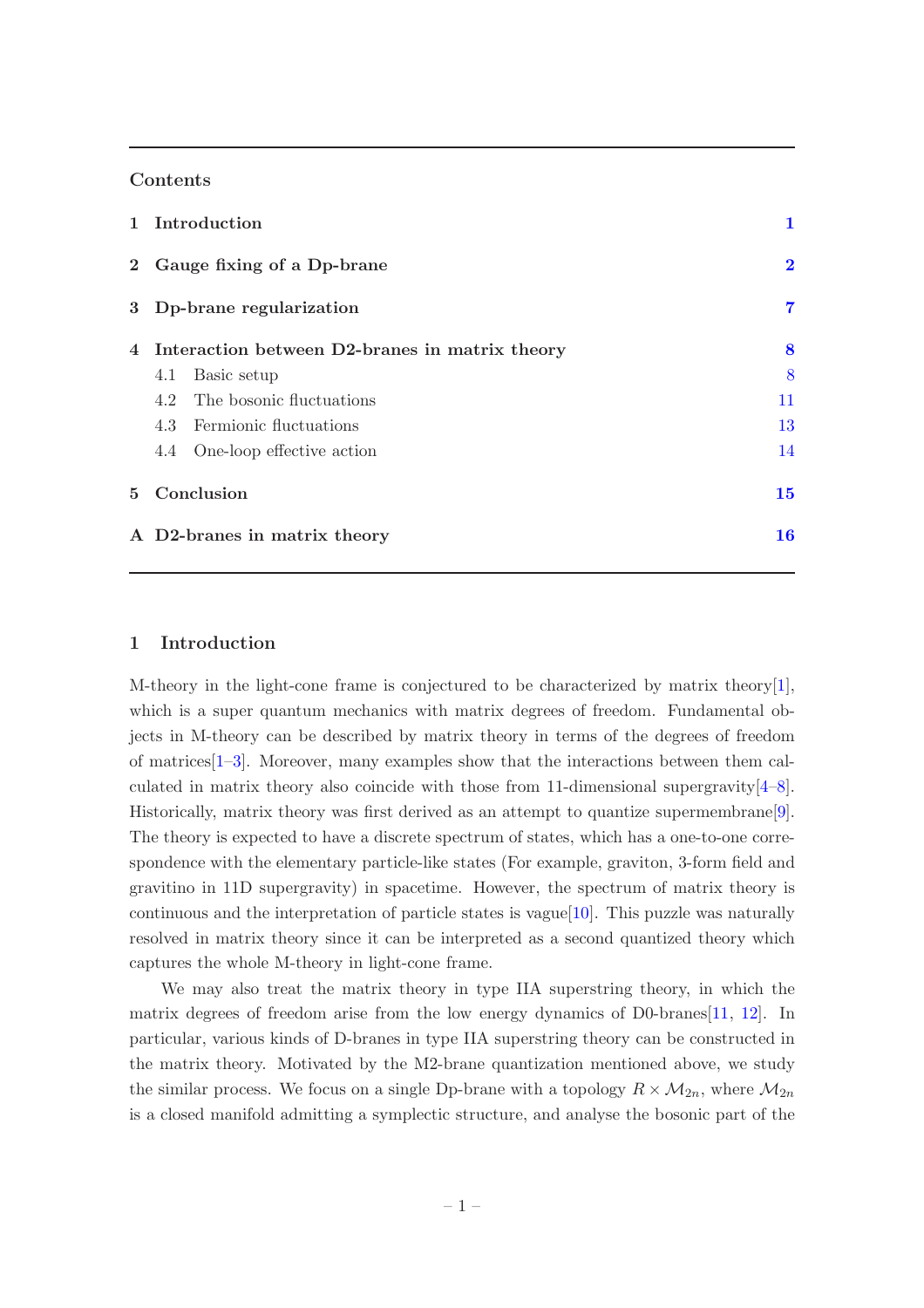dynamics. We turn on a time independent magnetic fluxes on the Dp-brane which give rise to N D0-branes, and choose a special gauge to eliminate the spatial gauge fluctuations on the Dp-branes. We find that, after a regularization process, the dynamics of the D-brane is totally characterized by D0-branes when the density of D0-branes is large enough. This is not surprised since the Dp-brane looks more and more like a collection of D0-branes as the density grows.

We also study the leading interactions between a pair of D2-branes carrying both magnetic and electric fluxes on the worldvolume using matrix theory. The magnetic fluxes give rise to the charge of D0-branes, which is proportional to the dimension of matrix. The electric fluxes on D2-branes give rise to charge of F-strings which is related to an overall longitudinal velocities of the D0-branes bound states along the D2-brane direction in matrix theory. In order to make the matrix description valid, the density of D0-branes, or the strength of magnetic fluxes should be large enough. We find that matrix theory correctly reproduces the stringy results calculated in type IIA superstring theory truncated to the lightest open string modes. In particular, with a suitable choice of longitudinal velocity, there are open string pairs creating between the moving D0-branes, which is the analogy of open string pair production between D2-branes by electric fluxes.

This paper is organized as follows. In section 2, we propose a special gauge choice for the bosonic DBI action of a Dp-brane in type IIA theory, in which the remaining degrees of freedom will transform into those of D0-branes after regularization. In section 3, we briefly review the regularization process, which is the so-called Berezin-Toeplitz method[\[13,](#page-20-3) [14\]](#page-20-4), and reproduce the D0-brane action up to second order through regularization. In section 4, we calculate the leading interaction between two parallel D2-branes carrying both electric and magnetic fluxes, using the matrix theory. We conclude in section 5.

# <span id="page-2-0"></span>2 Gauge fixing of a Dp-brane

In this paper, we mainly focus on the DBI action of a Dp-brane in type IIA theory,

$$
S_B = -T_p \int d^{p+1} \sigma \sqrt{-\det(G_{\alpha\beta} + 2\pi\alpha' F_{\alpha\beta})},\tag{2.1}
$$

where  $p \equiv 2n$  is even and  $G_{\alpha\beta}$  is the pull back of spacetime metric:

$$
G_{\alpha\beta} = \eta_{\mu\nu} \frac{\partial X^{\mu}}{\partial \sigma^{\alpha}} \frac{\partial X^{\nu}}{\partial \sigma^{\beta}}, \quad (\mu, \nu = 0, 1, \cdots, 9; \alpha, \beta = 0, 1, \cdots, 2n), \tag{2.2}
$$

and  $\sigma^{\alpha}$  are the coordinates of the worldvolume. Here we have set the spacetime flat and other spacetime background fields zero. We also assume the topology of Dp-brane to be  $R \times M_{2n}$ , where  $M_{2n}$  is a closed symplectic manifold. To describe a Dp-brane carrying D0-brane charges, we turn on a time-independent background magnetic flux on the worldvolume:

<span id="page-2-1"></span>
$$
F_{\alpha\beta}^{B} = \begin{pmatrix} 0 & 0 \\ 0 & 2\pi N \omega_{ab} \end{pmatrix},
$$
\n(2.3)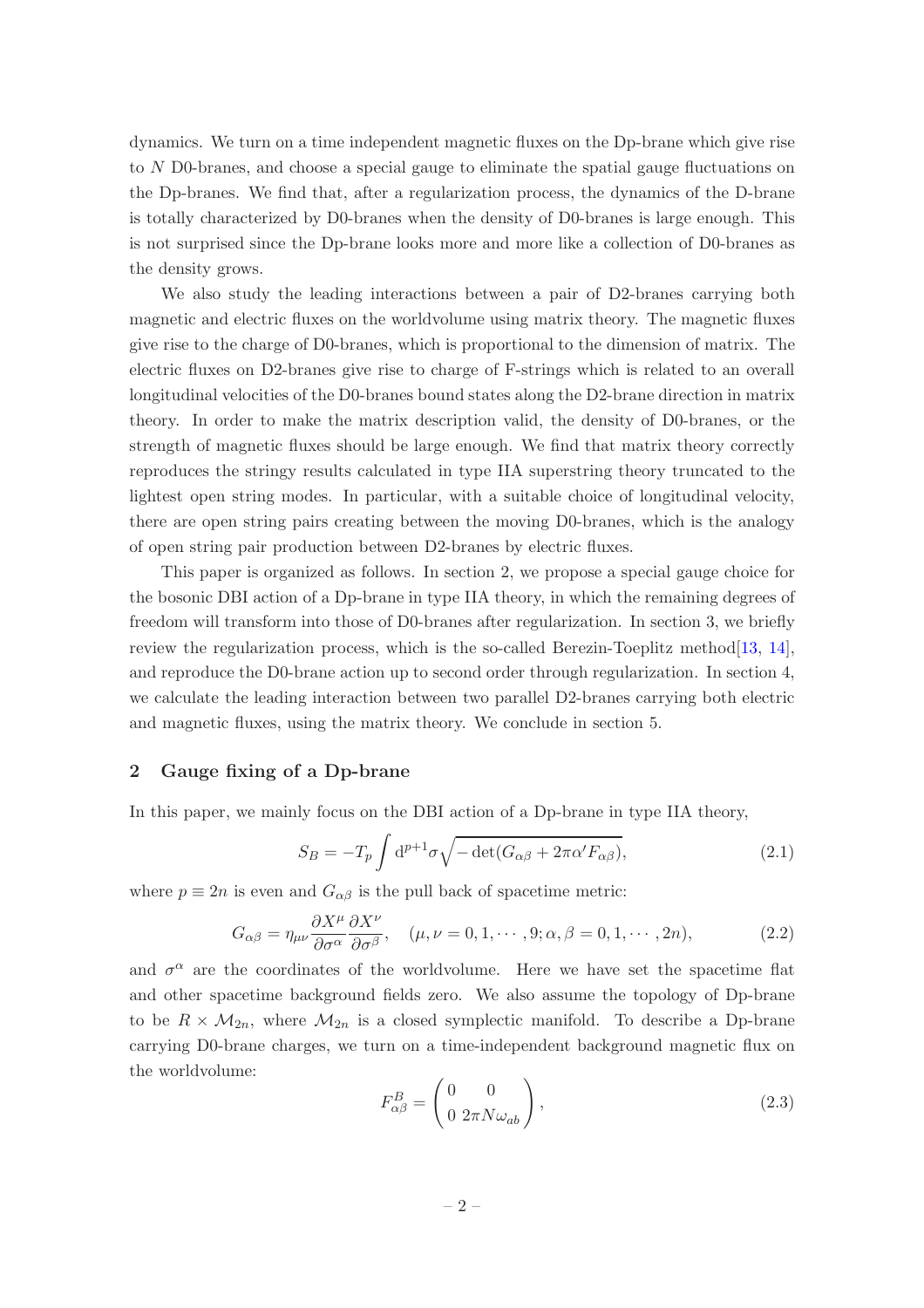where  $N$  is related to the number of D0-brane charges on the worldvolume. We also require the 2-form  $\omega$  be non-degenerate on  $\mathcal{M}_{2n}$ , that means the D0-brane charge density is nowhere vanishing on  $M_{2n}$ , otherwise we do not expect the local dynamics of the Dp-brane can be characterized by D0-branes in the region devoid of D0-branes. Such requirement only applies for symplectic manifold, and we identify the 2-form  $\omega_{ab}$  as the symplectic 2-form on  $\mathcal{M}_{2n}$ . We normalize the symplectic volume of  $\mathcal{M}_{2n}$  to unity,

$$
\int_{\mathcal{M}_{2n}} \frac{\omega_2^n}{n!} = 1,\tag{2.4}
$$

and the corresponding D0-brane charge can be read from the Chern-Simons term of the D-brane action as

$$
T_p \int_{\mathcal{M}_{2n}} \frac{1}{n!} [(2\pi\alpha')F^B]^n = N^n T_0,
$$
\n(2.5)

where the tension of D0-brane is related to that of Dp-brane via  $(2\pi)^{2n} \alpha'^n T_p = T_0$ . Therefore the total number of D0-branes is  $N<sup>n</sup>$ . In the following, we will work in the units  $2\pi\alpha' = 1$ , and the tension relation is simply  $(2\pi)^n T_p = T_0$ . The full field strength  $F_{\alpha\beta}$  is split into the background  $F_{\alpha\beta}^B$  and the fluctuation  $f_{\alpha\beta}$  as  $F_{\alpha\beta} = F_{\alpha\beta}^B + f_{\alpha\beta}$ .

There are two types of local symmetries of the worldvolume action. One is the diffeomorphism and the other is the U(1) gauge symmetry. Below we first focus on the infinitesimal coordinate transformation on an arbitrary coordinate patch on  $\mathcal{M}_{2n}$ , and the results between different patches can be glued together. Under the infinitesimal coordinate transformation, we have

$$
\sigma^{\alpha} \to \sigma^{\alpha} + \epsilon^{\alpha}(\sigma), \qquad (\alpha = 0, 1, 2, \cdots, 2n), \tag{2.6}
$$

where  $\epsilon^{\alpha}$  is an infinitesimal vector field on  $\mathcal{M}_{2n}$ . The spacetime coordinates  $X^{\mu}$ s transform as worldvolume scalars:

$$
\delta X^{\mu} = -\epsilon^{\gamma} \partial_{\gamma} X^{\mu}, \tag{2.7}
$$

while the field strength  $F_{\alpha\beta}$  transforms as a worldvolume tensor:

$$
\delta F_{\alpha\beta} = -\partial_{\alpha}\epsilon^{\gamma}F_{\gamma\beta} - \partial_{\beta}\epsilon^{\gamma}F_{\alpha\gamma} - \epsilon^{\gamma}\partial_{\gamma}F_{\alpha\beta}.
$$
\n(2.8)

We wish to fix the background  $F_{\alpha\beta}^B$  while doing a general coordinate transformation, which means we adsorb the variation of  $\delta F_{\alpha\beta}^{B}$  into  $\delta f_{\alpha\beta}$  and define the transformation  $\delta'$  as

<span id="page-3-0"></span>
$$
\delta' f_{\alpha\beta} \equiv \delta F_{\alpha\beta} = \delta f_{\alpha\beta} + \delta F_{\alpha\beta}^B. \tag{2.9}
$$

Substituting the background [\(2.3\)](#page-2-1) and rewriting the field strength in terms of gauge fluctuations  $a_{\alpha}$  given by  $f_{\alpha\beta} = \partial_{\alpha}a_{\beta} - \partial_{\beta}a_{\alpha}$ , one can deduce the transformation of gauge fluctuations:

$$
\delta' a_0 = -\partial_0 \epsilon^\alpha a_\alpha - \epsilon^\alpha \partial_\alpha a_0,
$$
  
\n
$$
\delta' a_a = -\partial_a \epsilon^\alpha a_\alpha - \epsilon^\alpha \partial_\alpha a_a - 2\pi N \epsilon^c \omega_{ca},
$$
\n(2.10)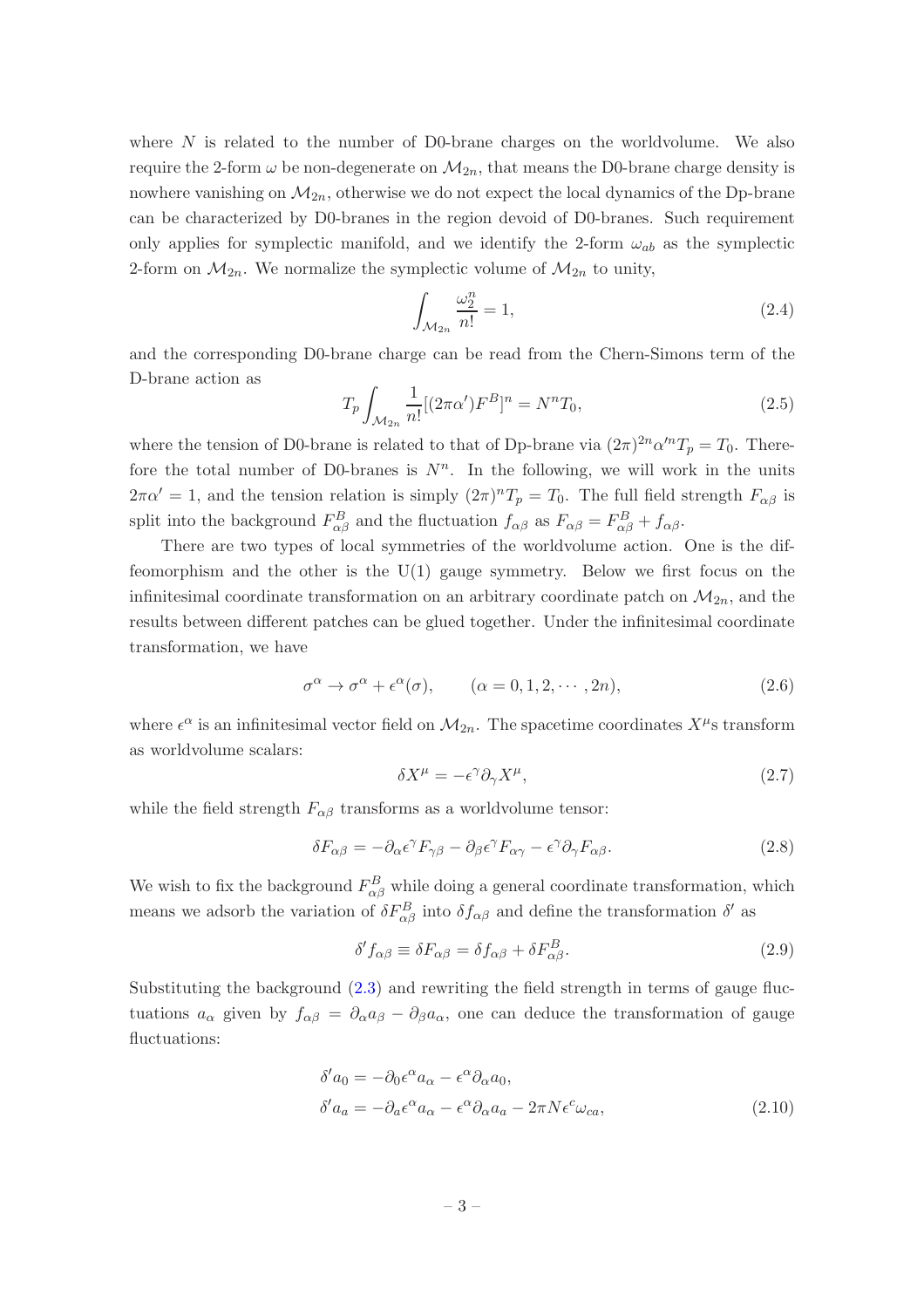under the infinitesimal coordinate transformation. Here  $a = 1, 2, \dots, 2n$ , and the last term in the second line comes from the variation of background field.

The fluctuations  $X^{\alpha}$ s reflect the deformation of D-brane, which correspond to the excitations of open string propagating along the D-brane in the open string picture. If the energy is small compared to string scale, massive modes are frozen and we are left with the massless excitations, in which the longitudinal modes along the D-brane are usually designated as gauge degrees of freedom on the D-brane. Therefore, we have a double counting of some degrees of freedom if we include both the deformations  $X^{\alpha}$  and the gauge field  $A_{\alpha}$ . Usually, one adopts a static gauge by setting  $\sigma^{\alpha} = X^{\alpha}$  for a flat D-brane and keeps the gauge fields. Here we propose another gauge fixing condition in which we use the diffeomorphism of the worldvolume to gauge away the spatial gauge fluctuations  $a_a$ . Here we still choose

$$
X^0 = \sigma^0 \equiv t,\tag{2.11}
$$

and for a fixed t, we are left with the spatial coordinate transformation of  $\sigma^a$ :

$$
\sigma^a \to \sigma^a + \epsilon^a(\sigma^a, t), \qquad (a = 1, 2, \cdots, 2n), \tag{2.12}
$$

and we use them to gauge away the spatial fluctuations  $a_a$  according to  $(2.10)$  $(2.10)$  $(2.10)$  such that<sup>1</sup>:

$$
a_a = 0, \qquad (a = 1, 2, \cdots, 2n). \tag{2.13}
$$

After utilizing the diffeomorphism, we are still left with a gauge transformation of  $a_{\alpha}$ such that,

$$
\delta_{\Lambda} a_{\alpha} = -\partial_{\alpha} \Lambda(\sigma), \tag{2.14}
$$

which will break the gauge choice  $a_a = 0$ . However, if we combine it with a spatial coordinate transformation

$$
\sigma^a \to \sigma^a - \frac{\omega^{ab}}{2\pi N} \partial_b \Lambda, \tag{2.15}
$$

which is a canonical transformation generated by  $-\Lambda(\sigma)/(2\pi N)$ , the combined transformation  $\tilde{\delta}_{\Lambda} \equiv \delta_{\Lambda} + \delta'_{\Lambda}$  will leave  $a_a$  zero. Here  $\omega^{ab}$  is the inverse of the symplectic 2-form. Therefore we are left with a gauge symmetry  $\tilde{\delta}_{\Lambda}$  which preserves the gauge choices and we will just omit the tilde and denote it as  $\delta_{\Lambda}$ .

In summary, we choose a gauge that,

$$
X^{0} = \sigma^{0} \equiv t, \quad a_{a} = 0 \qquad (a = 1, 2, \cdots, 2n), \tag{2.16}
$$

<span id="page-4-0"></span><sup>&</sup>lt;sup>1</sup>This can be easily carried out when  $N$  is sufficiently large, where the variations are approximated as  $\delta' a_a = -2\pi N \epsilon^c \omega_{ca}$  in the large N limit. Therefore one may gauge away  $a_a$  by simply setting  $\epsilon^a$  $-\omega^{ac}a_c/(2\pi N)$ . Further, unlike the background gauge potential, there is no global obstruction for the gauge potential fluctuations. Therefore the result applies to the whole manifold  $\mathcal{M}_{2n}$  by gluing different patches.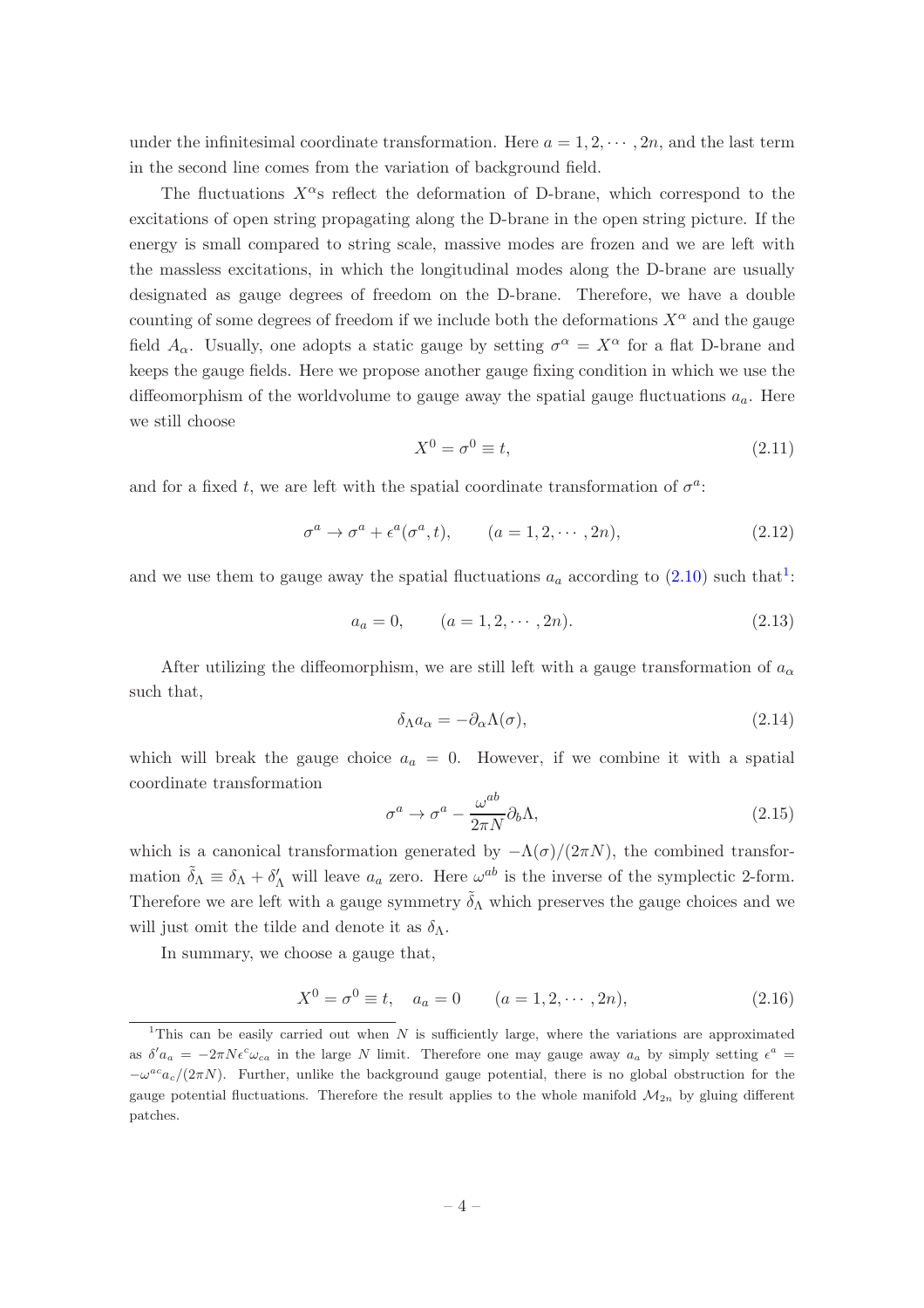and a gauge transformation  $\delta_{\Lambda}$  is left. Under the gauge transformation, one can verify that the remaining fields transform as

$$
\delta_{\Lambda} a_0 = \partial_0 \Lambda + \frac{1}{N} \left\{ \Lambda, a_0 \right\},\tag{2.17}
$$

and

$$
\delta_{\Lambda} X^{i} = \frac{1}{N} \left\{ \Lambda, X^{i} \right\},\tag{2.18}
$$

where  $i = 1, \dots, 9$  are the spatial indices of spacetime. Here the Poisson bracket is defined using the symplectic 2-form  $2\pi\omega_2$  instead of  $\omega_2$  as  $\{A, B\} \equiv \omega^{ab}\partial_a A \partial_b B / 2\pi$ , which is convenient for later regularization. The partial gauge fixed action is then

<span id="page-5-3"></span>
$$
S'_B = -T_p \int \mathrm{d}\sigma^{p+1} \sqrt{-\det K_{\alpha\beta}},\tag{2.19}
$$

where  $K_{\alpha\beta}$  consists three parts

$$
K_{\alpha\beta} = \begin{pmatrix} -1 + \dot{X}^i \dot{X}^i & \dot{X}^i \partial_b X^i \\ \dot{X}^i \partial_a X^i & \partial_a X^i \partial_b X^i \end{pmatrix} + \begin{pmatrix} 0 & \partial \\ \vec{0}^T & 2\pi N \omega_{ab} \end{pmatrix} + \begin{pmatrix} 0 & -\partial_b a_0 \\ \partial_a a_0 & 0_{2n \times 2n} \end{pmatrix}.
$$
 (2.20)

Varying the action  $S_B'$  will give the equations of motion. The equations of motion for  $X^i$ s are

<span id="page-5-0"></span>
$$
\frac{\delta S_B'}{\delta X^i} = 0 \to \partial_\alpha \left( \sqrt{-\det K} (K^{\alpha \beta} + K^{\beta \alpha}) \partial_\beta X_i \right) \equiv \Phi_i = 0, \tag{2.21}
$$

and the equation of motion for  $a_0$  is

<span id="page-5-1"></span>
$$
\frac{\delta S_B'}{\delta a_0} = 0 \to \partial_\alpha \left( \sqrt{-\det K} (K^{\alpha 0} - K^{0\alpha}) \right) \equiv \Phi^0 = 0. \tag{2.22}
$$

Here  $K^{\alpha\beta}$  is the inverse of  $K_{\alpha\beta}$ . Since we have chosen the gauge  $X^0 = \sigma^0, a_a = 0$  to eliminate  $2n + 1$  degrees of freedom, we have  $2n + 1$  additional equations associated to them:

<span id="page-5-2"></span>
$$
\begin{cases}\n\frac{\delta S_B}{\delta X^0} = 0 \to \partial_\alpha \left( \sqrt{-\det K} (K^{\alpha 0} + K^{0\alpha}) \right) \equiv C_0 = 0 \\
\frac{\delta S_B}{\delta a_a} = 0 \to \partial_\alpha \left( \sqrt{-\det K} (K^{\alpha a} - K^{a\alpha}) \right) \equiv C^a = 0\n\end{cases}
$$
\n(2.23)

and they must be imposed as additional constraints. Actually, these  $2n + 1$  constrains are automatically satisfied providing the equations of motion in  $(2.21)$  and  $(2.22)$ , and one can verify the combinations:

$$
C^{a} = \frac{\omega^{ba}}{2\pi N} (\partial_b a_0 \Phi^0 - \partial_b X^i \Phi_i),
$$
  
\n
$$
C_0 = \partial_a a_0 C^a + \partial_0 X^a \Phi_a.
$$
\n(2.24)

Therefore we do not need to impose them as additional constraints. In fact, these constrains [\(2.23\)](#page-5-2) are conservation equations of the energy momentum tensors on the worldvolume  $\partial_{\alpha}T^{\alpha\beta}=0.$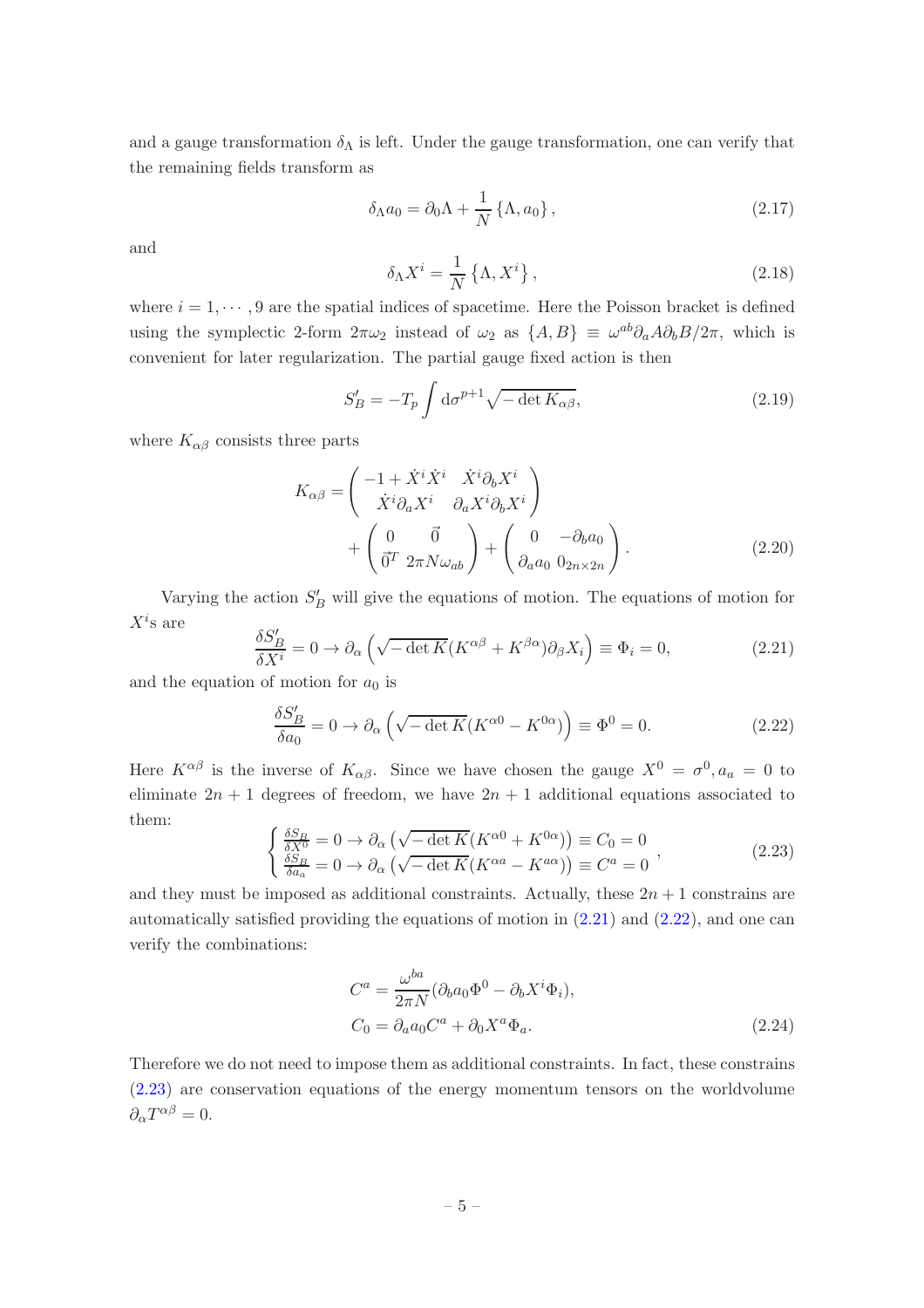We rearrange  $K_{\alpha\beta}$  as

$$
K_{\alpha\beta} = \begin{pmatrix} -1 & \vec{0} \\ \vec{0}^T & 2\pi N \omega_{ab} \end{pmatrix} + \begin{pmatrix} \dot{X}^i \dot{X}^i & \dot{X}^i \partial_b X^i - \partial_b a_0 \\ \dot{X}^i \partial_a X^i + \partial_a a_0 & \partial_a X^i \partial_b X^i \end{pmatrix}.
$$
  
= 
$$
\begin{pmatrix} -1 & \vec{0} \\ \vec{0}^T & 2\pi N \omega_{ac} \end{pmatrix} \left( 1 - \begin{pmatrix} \dot{X}^i \dot{X}^i & \dot{X}^i \partial_b X^i - \partial_b a_0 \\ \frac{\omega^{dc}}{2\pi N} (\dot{X}^i \partial_d X^i + \partial_d a_0) & \frac{\omega^{dc}}{2\pi N} (\partial_d X^i \partial_b X^i) \end{pmatrix} \right).
$$
(2.25)

The discriminant is then evaluated  $as^2$  $as^2$ :

$$
\sqrt{-\det K_{\alpha\beta}} = \text{pf}(2\pi N\omega_{ab}) \sqrt{\det \left[1 - \left(\frac{\dot{X}^i \dot{X}^i}{2\pi N} (\dot{X}^i \partial_c X^i + \partial_c a_0) \frac{\omega^{bc}}{2\pi N} (\partial_c X^i \partial_b X^i)\right)\right]}.
$$
\n(2.26)

Usually, if the fluctuations in the determinant are small, one may expand the determi-nant order by order<sup>[3](#page-6-1)</sup>, and the action is then:

$$
S'_{B} = -T_{0}N^{n} \int dt \frac{\omega_{2}^{n}}{n!} \left(1 - \frac{1}{2}(D_{t}X^{i})^{2} - \frac{1}{4N^{2}}\left\{X^{i}, X^{j}\right\}\left\{X^{j}, X^{i}\right\} - \frac{1}{8}(D_{t}X^{i}D_{t}X^{i})^{2} + \frac{1}{32N^{4}}\left(\left\{X^{i}, X^{j}\right\}\left\{X^{j}, X^{i}\right\}\right)^{2} - \frac{1}{2N^{2}}D_{t}X^{i}\left\{X^{i}, X^{j}\right\}\left\{X^{j}, X^{k}\right\}D_{t}X^{k} + \frac{1}{8N^{2}}D_{t}X^{i}D_{t}X^{i}\left\{X^{i}, X^{j}\right\}\left\{X^{j}, X^{i}\right\} - \frac{1}{8N^{4}}\left\{X^{i}, X^{j}\right\}\left\{X^{j}, X^{k}\right\}\left\{X^{k}, X^{l}\right\}\left\{X^{l}, X^{i}\right\} + \text{high orders...}
$$
\n(2.27)

where the covariant derivative is defined by  $D_t \equiv \partial_t - \{a_0, \cdot\} / N$ , which transforms under gauge transformation as  $D_t X^i \to \{\Lambda, D_t X^i\} / N$ . Note that although the gauge invariance of the original action  $(2.19)$  is not manifest, it is easy to see that every terms in the expansion above are separately gauge invariant. To see that, the gauge variation on the RHS can be written as

$$
\delta_{\Lambda} S'_{B} = -T_0 N^n \int \mathrm{d}t \frac{\omega_2^n}{n!} \mathcal{L}_{v_{\Lambda}} \mathcal{L}[X^i, a_0], \tag{2.28}
$$

where  $\mathcal{L}_{v_{\Lambda}}$  is the Lie derivative on  $\mathcal{M}_{2n}$  generated by the Hamiltonian vector field  $v^a =$  $-\omega^{ab}\partial_b\Lambda/(2\pi N)$ . Since the symplectic 2-form is invariant under the Lie derivative, we have

$$
\delta_{\Lambda} S'_{B} = -T_0 N^n \int \mathrm{d}t \mathcal{L}_{v_{\Lambda}} \left( \frac{\omega_2^n}{n!} \mathcal{L}[X^i, a_0] \right), \qquad (2.29)
$$

<span id="page-6-0"></span><sup>2</sup>Here we use the relation between the determinant and Pfaffian for any 2-form:

$$
\det A_{ab} = \mathrm{pf}(A_2)^2,
$$

where the Pfaffian of  $A_2$  is defined via

$$
\frac{1}{n!}A_2^n = \text{pf}(A_{ab})e_1 \wedge e_2 \wedge \cdots \wedge e_{2n},
$$

<span id="page-6-1"></span>and  $\{e_1, e_2, \dots, e_{2n}\}\$ is the standard basis on  $\mathcal{M}_{2n}$ . <sup>3</sup>The determinant is expanded using the formula:

$$
\left[\det(\mathbf{1}+\Omega)\right]^{\frac{1}{2}}=1+\frac{1}{2}\mathrm{tr}\Omega-\frac{1}{4}\mathrm{tr}\Omega^2+\frac{1}{8}(\mathrm{tr}\Omega)^2+\cdots.
$$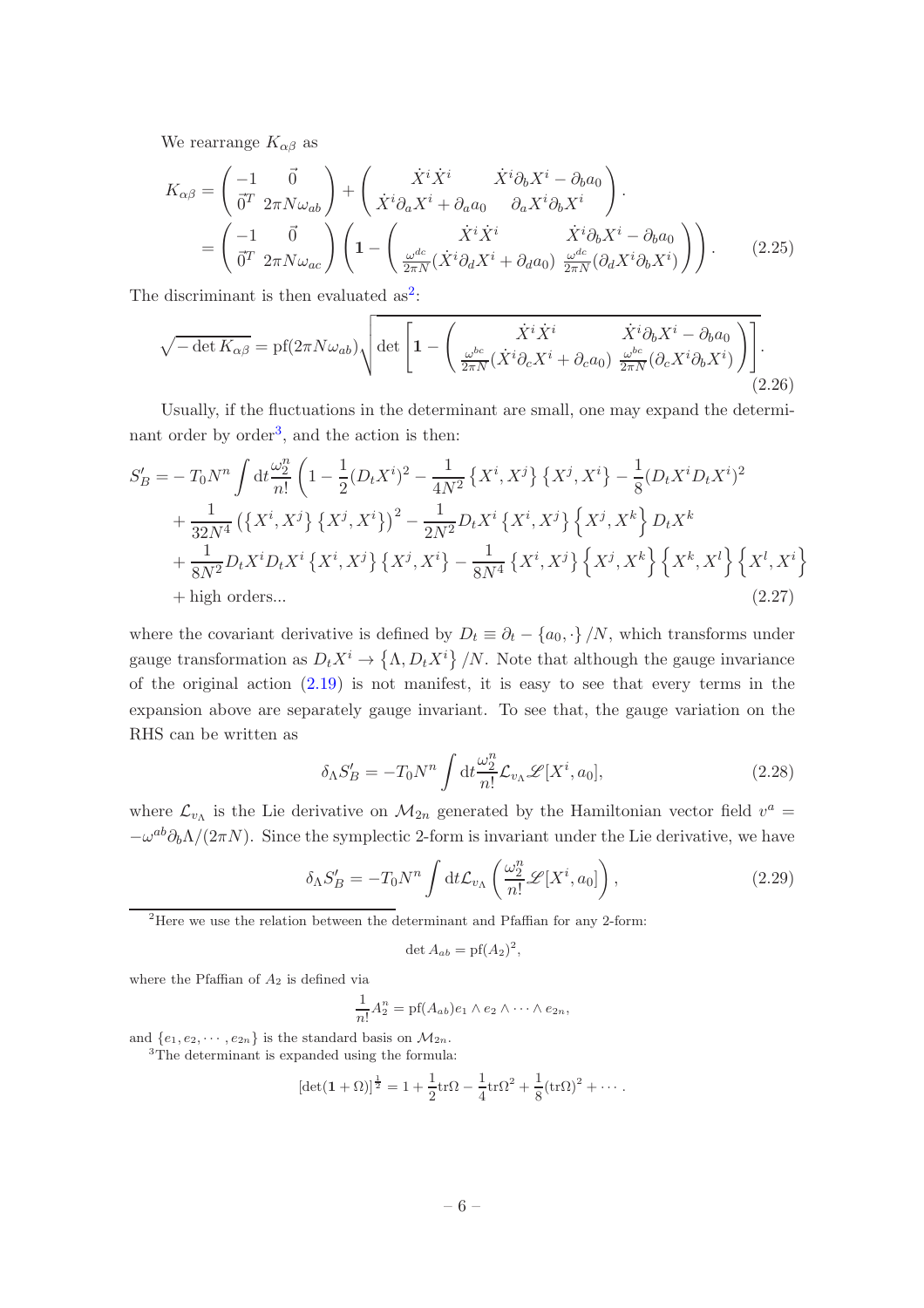which vanishes as the RHS can be written into a total derivative on  $\mathcal{M}_{2n}^4$  $\mathcal{M}_{2n}^4$ .

## <span id="page-7-0"></span>3 Dp-brane regularization

In this section we adopt the regularization procedure studied in [\[13,](#page-20-3) [14\]](#page-20-4) for a general closed symplectic manifold based on the Berezin-Toeplitz method, and show that the dynamics of Dp-brane can be reformulated into those of D0-branes when the density of D0-branes is large enough.

Considering a 2n-dimensional closed symplectic manifold  $(\mathcal{M}_{2n}, 2\pi\omega_2)$  with  $2\pi\omega_2$  the symplectic 2-form. The Poisson bracket between any two functions on the manifold is defined by:

$$
\{f,g\} = \frac{\omega^{ab}}{2\pi} \partial_a f \partial_b g,\tag{3.1}
$$

where  $\omega^{ab}$  is the inverse of  $\omega_{ab}$ . The results of the Berezin-Toeplitz method is that: for any smooth function on the manifold  $\mathcal{M}_{2n}$ , we may associate a sequence of  $N^n \times N^n$  matrices  $T_N(f)$ , such that as  $N \to \infty$ , the following properties hold:

$$
\lim_{N \to \infty} \| T_N(f) T_N(g) - T_N(fg) \| = 0,
$$
  
\n
$$
\lim_{N \to \infty} \| [T_N(f), T_N(g)] - \frac{i}{N} T_N(\{f, g\}) \| = 0,
$$
\n(3.2)

where  $\|\cdot\|$  is an arbitrary matrix norm. Further, it is proved in [\[15\]](#page-20-5) that the symplectic integral can be replaced by matrix trace such that for any smooth functions  $f_1, \dots, f_m$  on  $\mathcal{M}_{2n}$ , we have

$$
\frac{1}{N^n} \text{Tr}(T_N(f_1) \cdots T_N(f_m)) = \int_{\mathcal{M}_{2n}} \frac{\omega^n}{n!} f_1 \cdots f_n + \mathcal{O}\left(\frac{1}{N}\right). \tag{3.3}
$$

Denote  $X^i \equiv T_N(X^i)$  and  $A_0 \equiv T_N(a_0)$  for sufficiently large N, one may do the following replacement according to the above discussion:

- $X^i(\tau, \sigma) \to \mathbf{X}^i(\tau, \sigma)$ ,  $a_0(\tau, \sigma) \to \mathbf{A}_0(\tau, \sigma)$ .
- $\{\cdot,\cdot\} \rightarrow -iN[\cdot,\cdot].$
- $\bullet$   $\int_{\mathcal{M}_{2n}}$  $\frac{\omega^n}{n!} \to \frac{1}{N^n} \text{Tr}.$

<span id="page-7-1"></span><sup>&</sup>lt;sup>4</sup>The Lie derivative of a p-form  $\omega$  with respect to a vector field X can be written as  $\mathcal{L}_X\omega = i_X d\omega + d(i_X\omega)$ , where  $i_X \omega$  is the contraction of  $\omega$  with X. In this case,  $\omega$  is an 2n-form on  $\mathcal{M}_{2n}$  and  $d\omega = 0$ , therefore the Lie derivative is a total derivative. Moreover, since  $i_X \omega$  is globally defined on  $M_{2n}$ , the integral is zero.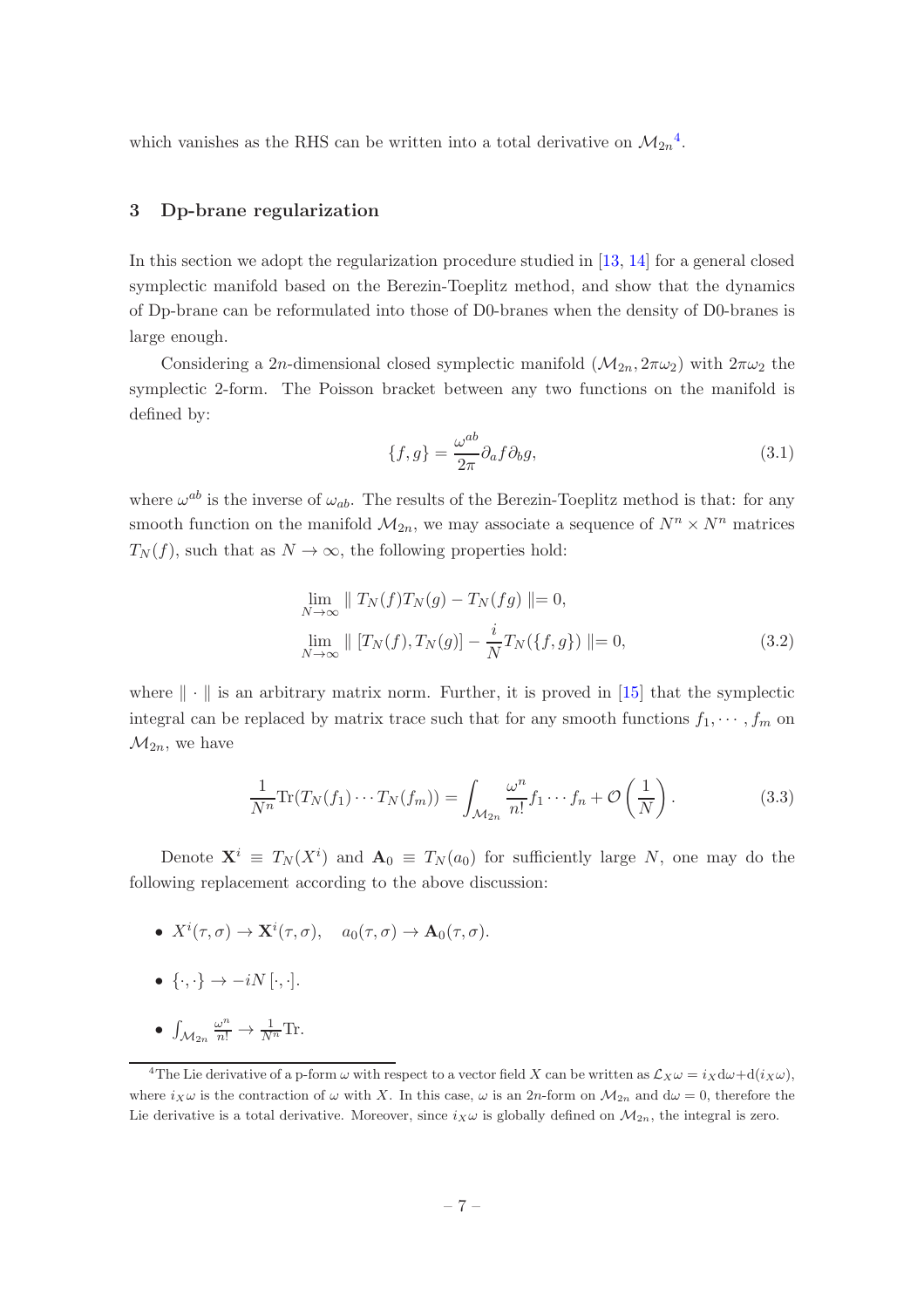After doing that, one finds the action of D2-brane can be written into matrix form:

$$
S_{\text{DBI}} = -T_0 \text{STr} \int \mathrm{d}t \left( 1 - \frac{1}{2} (D_t \mathbf{X}^i)^2 + \frac{1}{4} \left[ \mathbf{X}^i, \mathbf{X}^j \right] \left[ \mathbf{X}^j, \mathbf{X}^i \right] - \frac{1}{8} (D_t \mathbf{X}^i D_t \mathbf{X}^i)^2 + \frac{1}{32} \left( \left[ \mathbf{X}^i, \mathbf{X}^j \right] \left[ \mathbf{X}^j, \mathbf{X}^i \right] \right)^2 + \frac{1}{2} D_t \mathbf{X}^i \left[ \mathbf{X}^i, \mathbf{X}^j \right] \left[ \mathbf{X}^j, \mathbf{X}^k \right] D_t \mathbf{X}^k - \frac{1}{8} D_t \mathbf{X}^i D_t \mathbf{X}^i \left[ \mathbf{X}^i, \mathbf{X}^j \right] \left[ \mathbf{X}^j, \mathbf{X}^i \right] - \frac{1}{8} \left[ \mathbf{X}^i, \mathbf{X}^j \right] \left[ \mathbf{X}^j, \mathbf{X}^k \right] \left[ \mathbf{X}^k, \mathbf{X}^l \right] + \text{high orders...}
$$
 (3.4)

which is exactly the leading and next leading order bosonic DBI action for N D0-branes[\[16\]](#page-20-6). Here we use the totally symmetric trace instead of the ordinary trace and the covariant derivative is  $D_t \equiv \partial_t + i[\mathbf{A}_0, \cdot]$ .

## <span id="page-8-0"></span>4 Interaction between D2-branes in matrix theory

In this section, we study the interactions between a pair of parallel D2-branes carrying both electric and magnetic fluxes in terms of matrix theory. We also work in the unit  $2\pi\alpha' = 1$ in the following.

#### <span id="page-8-1"></span>4.1 Basic setup

We adopt the convention given in [\[17](#page-20-7)] and the full Lagrangian for matrix theory is

<span id="page-8-2"></span>
$$
L = \frac{T_0}{2} \text{Tr} \left[ D_0 X^i D_0 X^i + \frac{1}{2} [X^i, X^j]^2 + \theta^T (i\dot{\theta} - \gamma_i [X^i, \theta]) \right],\tag{4.1}
$$

where  $i, j = 1, 2, \dots, 9$  and all fields are  $N \times N$  matrices. The covariant derivative is given by  $D_0 X^i = \partial_t X^i - i[A, X^i]$ , which is different from the convention in the last section. We also include the fermionic fields and keep to the leading order compared to the Lagrangian in the last section.

We consider the matrix interactions on classical backgrounds satisfying the equations of motion and expand each of the matrices around the background. We split the bosonic fields  $X^i$  in terms of the background  $B^i$  and spatial fluctuations  $Y^i$  such that:

$$
X^i = B^i + Y^i,\tag{4.2}
$$

and we also assume the backgrounds of the gauge field A and fermionic fields  $\theta$  vanish. In the following, we work with the background field method as in  $[5, 18, 19]$  $[5, 18, 19]$  $[5, 18, 19]$  $[5, 18, 19]$ , by choosing a background field gauge:

$$
D_{\mu}^{\text{bg}}A^{\mu} = \partial_t A - i[B^i, X^i] = 0.
$$
\n(4.3)

Following the conventional Faddeev-Popov gauge fixing procedure, we include the ghosts  $C, \bar{C}$  and add a term  $-(D_{\mu}^{\text{bg}}A^{\mu})^2$  to the action. Rotate to the Euclidean time according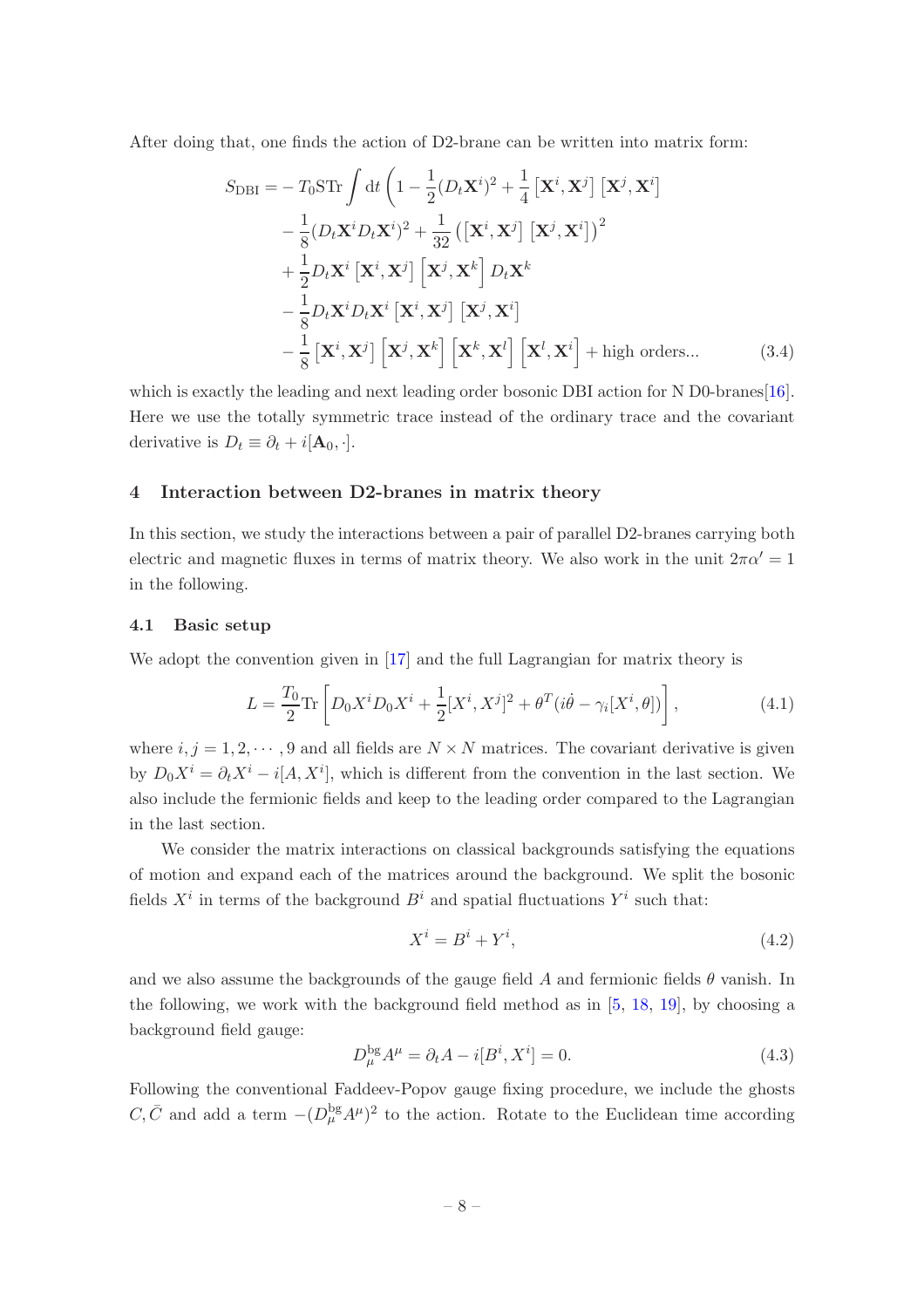to  $t \to -i\tau$ ,  $A \to -iA$  and  $L_E = -L$ , the Lagrangian describing the fluctuations on the background is

$$
L_E = \frac{T_0}{2} \text{Tr} \left[ \partial_\tau Y^i \partial_\tau Y^i + \partial_\tau A \partial_\tau A + \partial_\tau \bar{C} \partial_\tau C + \theta^T \dot{\theta} - 2[B^i, B^j][Y^i, Y^j] + 4i \dot{B}^i [A, Y^i] - [Y^i, B^j][Y^i, B^j] - [A, B^j][A, B^j] - [\bar{C}, B^j][C, B^j] + \theta^T \gamma_i [B^i, \theta] \right], \tag{4.4}
$$

where we only keep the quadratic interactions for the calculation of one-loop effective action.

In this paper, we mainly focus on the interaction between two separated objects (D2 branes), which means we choose the background as

<span id="page-9-0"></span>
$$
B = \begin{bmatrix} (\text{Object 1})_{N_1 \times N_1} & 0 \\ 0 & (\text{Object 2})_{N_2 \times N_2} \end{bmatrix},
$$
 (4.5)

with each block represents a classical solution in matrix theory satisfying the equations of motion. Moreover, we only consider the off-diagonal degrees of freedom in the fluctuation matrices, as they represent the interactions between the two objects:

<span id="page-9-1"></span>
$$
A = \begin{pmatrix} 0 & A \\ A^{\dagger} & 0 \end{pmatrix}, \quad Y^{i} = \begin{pmatrix} 0 & A_{i} \\ A_{i}^{\dagger} & 0 \end{pmatrix}, \quad \theta = \begin{pmatrix} 0 & \chi \\ \chi^{\dagger} & 0 \end{pmatrix}, \tag{4.6}
$$

and

<span id="page-9-2"></span>
$$
C = \begin{pmatrix} 0 & C_2 \\ C_1 & 0 \end{pmatrix}, \quad \bar{C} = \begin{pmatrix} 0 & \bar{C}_1 \\ \bar{C}_2 & 0 \end{pmatrix} . \tag{4.7}
$$

Substituting the background fields and off-diagonal fluctuations into the Lagrangian [\(4.4\)](#page-9-0), we can write the Lagrangian into several parts according to the fluctuation fields.

We consider the presence of two parallel D2-branes extended in  $X^1, X^2$  directions and with a separation r in the  $X^9$  direction, also on which we designate a flux configurations:

<span id="page-9-3"></span>
$$
F_1 = \begin{bmatrix} 0 & f'_1 & f_1 \\ -f'_1 & 0 & g_1 \\ -f_1 & -g_1 & 0 \end{bmatrix}, \quad F_2 = \begin{bmatrix} 0 & f'_2 & f_2 \\ -f'_2 & 0 & g_2 \\ -f_2 & -g_2 & 0 \end{bmatrix}.
$$
 (4.8)

Such a background configuration can be constructed in matrix theory. We summary the result here and leave the details in the appendix. The corresponding configuration in matrix theory is given by

$$
B^{1} = \begin{pmatrix} Q_{1} + v_{1}t & 0 \\ 0 & Q_{2} + v_{2}t \end{pmatrix}, \quad B^{2} = \begin{pmatrix} P_{1} - v_{1}'t & 0 \\ 0 & P_{2} - v_{2}'t \end{pmatrix}, \quad B^{3} = \begin{pmatrix} 0 \\ r \end{pmatrix}.
$$
 (4.9)

Here  $Q_1, P_1, Q_2, P_2$  are matrices satisfying

$$
[Q_1, P_1] = -2\pi i c_1, \quad [Q_2, P_2] = -2\pi i c_2,\tag{4.10}
$$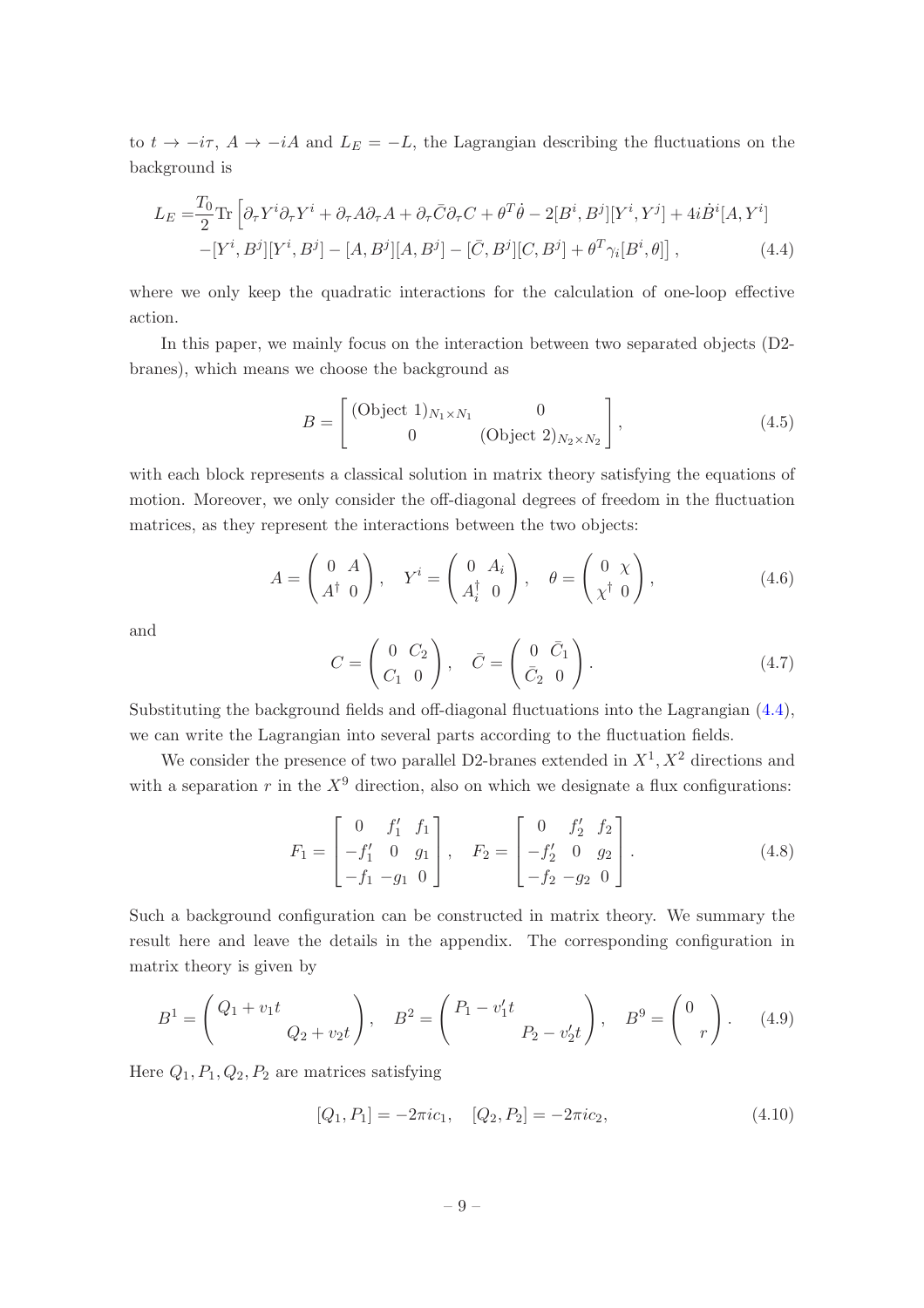with dimension  $N_1 \times N_1$  for  $Q_1, P_1$  and  $N_2 \times N_2$  for  $Q_2, P_2$ . Each of these two pairs describes a collection of  $N_a(a = 1, 2)$  D0-branes extended in  $X^1, X^2$  directions with a length  $2\pi\sqrt{c_aN_a}$ . The non-commutative property reflects the nature that each set of D0branes are non-trivially bounded together to form a D2-brane, where the charge of each D2-brane is given by

$$
Q_a^{\rm D2} = 2\pi T_0 N_a c_a,\tag{4.11}
$$

in matrix theory. Moreover, each D2-brane has an overall longitudinal velocities<sup>[5](#page-10-0)</sup> given by  $v_a, v'_a$ , they give rise to the fundamental string charges smearing on the D2-branes via

$$
Q_a^{\mathcal{F}} = -2\pi T_0 N_a c_a v_a. \tag{4.12}
$$

Further, the parameters in matrix description are related to the fluxes on D2-branes via

<span id="page-10-2"></span>
$$
g_a = \frac{1}{2\pi c_a},\tag{4.13}
$$

for magnetic fluxes and

<span id="page-10-3"></span>
$$
v_a = \frac{f_a}{\sqrt{1 + g_a^2 - f_a^2 - f_a'^2}} \approx \frac{f_a}{g_a}, \quad v_a' = \frac{f_a'}{\sqrt{1 + g_a^2 - f_a^2 - f_a'^2}} \approx \frac{f_a'}{g_a},\tag{4.14}
$$

for electric fluxes. Here the density of D0-branes should be large enough in order for the matrix description to be valid. And since the D0-brane density is proportional to the magnetic flux on the D2-brane, the magnetic fluxes on both D2-branes should go to infinity. Finally, via translations and rotation on the  $X^1, X^2$  plane, one may set the background matrix to a standard form:

<span id="page-10-1"></span>
$$
B1 = \begin{pmatrix} Q_1 + vt \\ Q_2 \end{pmatrix}, \quad B2 = \begin{pmatrix} P_1 \\ P_2 \end{pmatrix}, \quad B9 = \begin{pmatrix} 0 \\ r \end{pmatrix}, \tag{4.15}
$$

with  $v = \sqrt{(v_1 - v_2)^2 + (v_1' - v_2')^2}$  the relative longitudinal velocity between two D2branes.

We follow the method in  $[4]$  by switching to another representation of P and Q:

$$
\begin{cases}\nQ_1 = 2\pi c_1 x, & P_1 = i\frac{\partial}{\partial x} \\
Q_2 = -i\frac{\partial}{\partial y}, & P_2 = 2\pi c_2 y\n\end{cases},
$$
\n(4.16)

which preserve the commutator  $[Q_1, P_1] = -2\pi i c_1$  and  $[Q_2, P_2] = -2\pi i c_2$ . One should also change the off-diagonal matrices into functions, and trace into integral:

$$
A_{mn}(\tau) \to A(\tau, x, y), \quad \text{tr} \to \int dx dy,
$$
\n(4.17)

where the indices of the first block correspond to the variable  $x$  and the second block correspond to y.

<span id="page-10-0"></span><sup>&</sup>lt;sup>5</sup>After rotating to the Euclidean time  $t \to -i\tau$ , the velocity becomes imaginary  $v^* = -v$  such that the background field  $B^i$  is still Hermitian.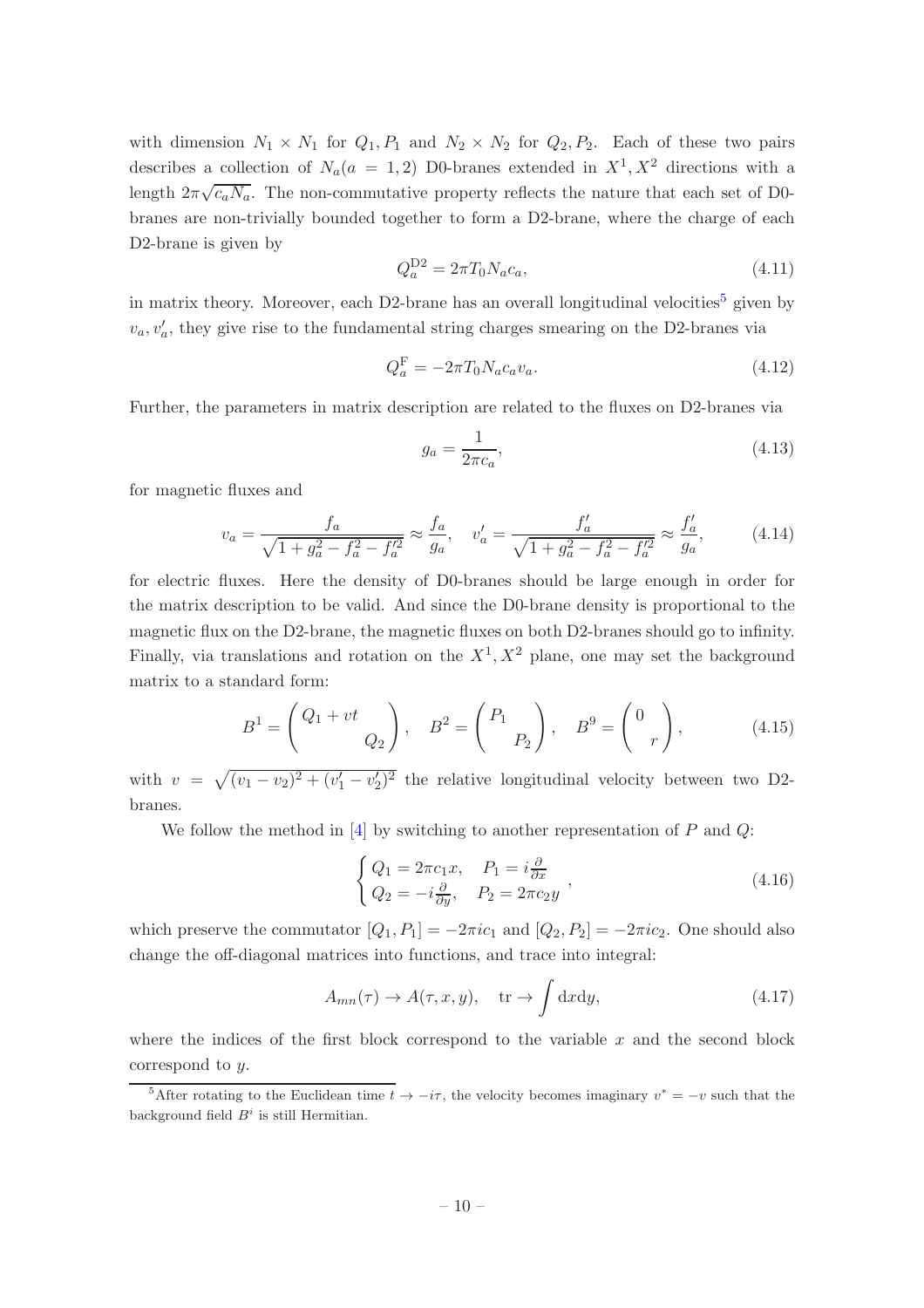As pointed out in [\[4](#page-19-2)], there are two subtleties. The first is that in matrix theory, we use finite but large  $N$  to calculate the spectrum, and then take  $N$  to infinity. Therefore one should also put a finite but large cut-off on  $x$  and  $y$ . However, it is difficult to perform an exact computation with such a cut-off. Instead, we calculate the spectrum and the wave functions on the entire axis and then regulate to finite by taking wave functions that are supported in the finite interval. This yields the correct overall fluxes dependence but might introduce numerical factors.

The second subtlety is that, although we know exactly the class of matrices that we are integrating out, we do not know what class of functions after we rewrite the matrices into functions. Here we will simply take the the usual  $L^2$  functions on x and y, and it seems the most natural way is to take the basis of functions to be the eigenfunctions of  $H_a \equiv Q_a^2 + P_a^2$ , which are symmetric between Q and P as they are in the same position. They are harmonic oscillators with frequencies  $4\pi c_a$ .

#### <span id="page-11-0"></span>4.2 The bosonic fluctuations

We first analyse the bosonic fluctuations. Substitute the matrices background  $(4.15)$  into the Lagrangian and keep the off-diagonal degrees of freedom according to  $(4.6)$  and  $(4.7)$ , we have

$$
L_A = T_0 \text{tr} \left[ -A^\dagger \partial_\tau^2 A - 2A Q_2 A^\dagger Q_1 + A Q_2^2 A^\dagger + A^\dagger Q_1^2 A - 2A P_2 A^\dagger P_1 + A P_2^2 A^\dagger + A^\dagger P_1^2 A + r^2 A^\dagger A + 2iv\tau A^\dagger A Q_2 - 2iv\tau A^\dagger Q_1 A - v^2 \tau^2 A^\dagger A \right],
$$
\n(4.18)

for gauge fluctuation and

$$
L_Y = T_0 \text{tr} \left[ -A_i^{\dagger} \partial_{\tau}^2 A_i - 2A_i Q_2 A_i^{\dagger} Q_1 + A_i Q_2^2 A_i^{\dagger} + A_i^{\dagger} Q_1^2 A_i \right. \\ \left. - 2A_i P_2 A_i^{\dagger} P_1 + A_i P_2^2 A_i^{\dagger} + A_i^{\dagger} P_1^2 A_i + r^2 A_i^{\dagger} A_i \right. \\ \left. + 2i v \tau A_i^{\dagger} A_i Q_2 - 2i v \tau A_i^{\dagger} Q_1 A_i - v^2 \tau^2 A_i^{\dagger} A_i \right], \tag{4.19}
$$

for spatial fluctuations. Moreover, there is a mass term between A and  $A<sup>i</sup>$  which is

<span id="page-11-1"></span>
$$
L_{\text{mass}} = T_0 \text{tr} \left[ 2i A_2^{\dagger} 2\pi (c_2 - c_1) A_1 - 2i A_1^{\dagger} 2\pi (c_2 - c_1) A_2 + 2v A_1^{\dagger} A - 2v A^{\dagger} A_1 \right]. \tag{4.20}
$$

Similarly, the ghost parts are

$$
L_{C_1} = \frac{T_0}{2} \text{tr} \left[ -\bar{C}_1 \partial_\tau^2 C_1 - 2\bar{C}_1 Q_2 C_1 Q_1 + \bar{C}_1 Q_2^2 C_1 + \bar{C}_1 C_1 Q_1^2 - 2\bar{C}_1 P_2 C_1 P_1 + \bar{C}_1 P_2^2 C_1 + \bar{C}_1 C_1 P_1^2 + r^2 \bar{C}_1 C_1 - 2iv\tau \bar{C}_1 C_1 Q_1 + 2iv\tau \bar{C}_1 Q_2 C_2 - v^2 \tau^2 \bar{C}_1 C_1 \right],
$$
\n(4.21)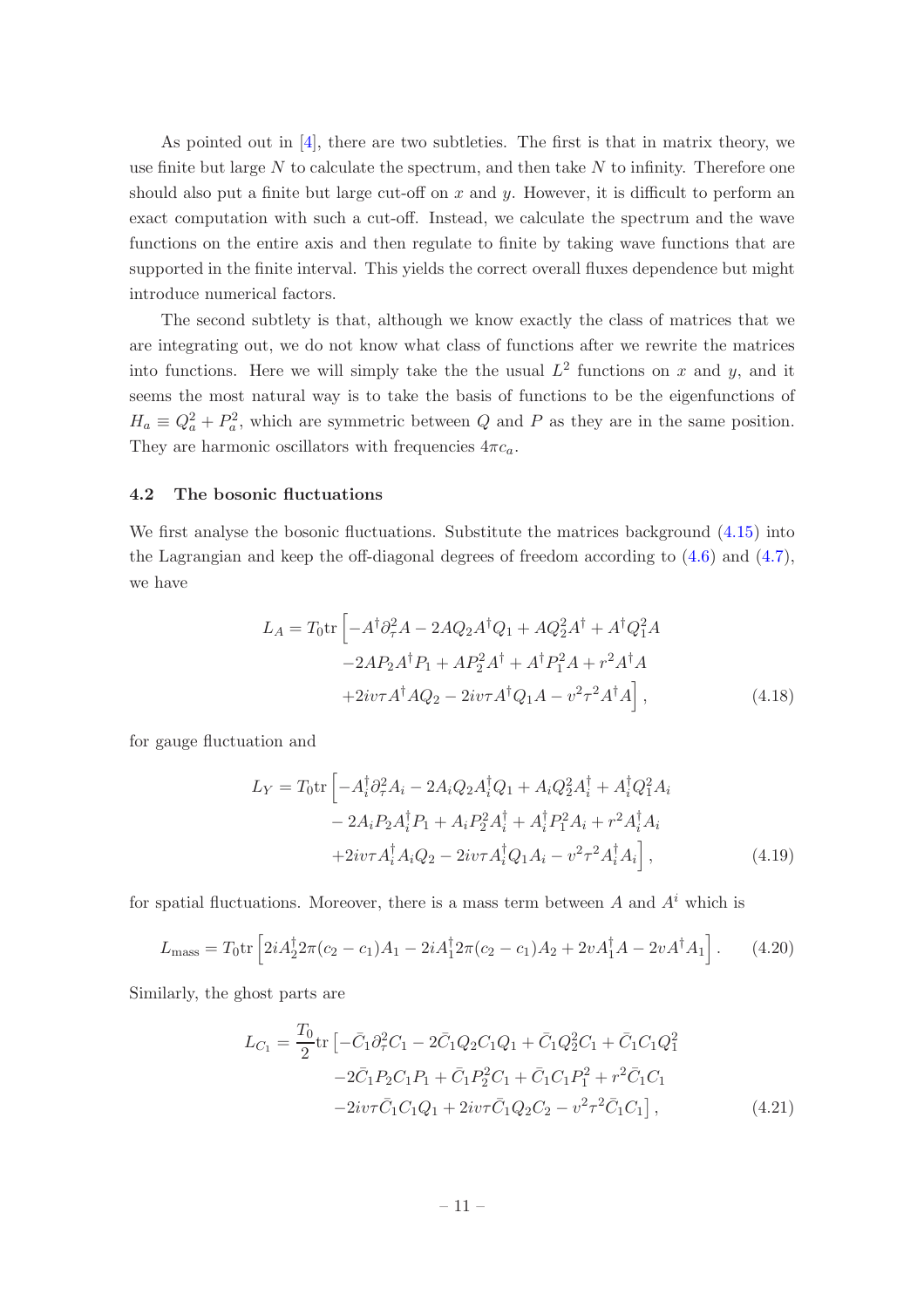and

$$
L_{C_2} = \frac{T_0}{2} \text{tr} \left[ -\bar{C}_2 \partial_\tau^2 C_2 - 2\bar{C}_2 Q_1 C_2 Q_2 + \bar{C}_2 Q_1^2 C_2 + \bar{C}_2 C_2 Q_2^2 - 2\bar{C}_2 P_1 C_2 P_2 + \bar{C}_2 P_1^2 C_2 + \bar{C}_2 C_2 P_2^2 + r^2 \bar{C}_2 C_2 + 2iv\tau \bar{C}_2 C_2 Q_2 - 2iv\tau \bar{C}_2 Q_1 C_2 - v^2 \tau^2 \bar{C}_2 C_2 \right].
$$
\n(4.22)

Note that these Lagrangians share the same structure, therefore we mainly focus on the gauge fluctuation  $L_A$ , since other bosonic degrees of freedom behave similarly. Rewriting the matrices into functions as discussed in the last subsection, one finds the Lagrangian of gauge fluctuation is simply

$$
L_A = T_0 \int dx dy A^*(\tau, x, y) \left(-\partial_\tau^2 + H + r^2\right) A(\tau, x, y),\tag{4.23}
$$

where

$$
H = \left(-i\frac{\partial}{\partial y} + 2\pi c_1 x - iv\tau\right)^2 + \left(-i\frac{\partial}{\partial x} + 2\pi c_2 y\right)^2,\tag{4.24}
$$

with the velocity  $v = \sqrt{(v_1 - v_2)^2 + (v_1' - v_2')^2}$ . Therefore we find a Hamiltonian describing a charged particle moving on a two-dimensional plane with a background vector potential:

$$
A_x = 2\pi c_2 y, \quad A_y = 2\pi c_1 x - i v \tau.
$$
\n(4.25)

However, since the Hamiltonian and eigenfunctions involve  $\tau$ , it is difficult to diagonalize the operator  $-\partial_{\tau}^{2} - H(\tau, x, y)$ . Here we attempt to use a coordinate transformation of  $\tau$ and x to get rid of the  $\tau$  dependence in the Hamiltonian. To do that, we adopt another gauge for the vector potential such that:

$$
A_x = 0, \quad A_y = 2\pi (c_1 - c_2)x - iv\tau,
$$
\n(4.26)

and the Hamiltonian becomes

$$
H = \left(-i\frac{\partial}{\partial y} + 2\pi(c_1 - c_2)x - iv\tau\right)^2 + \left(-i\frac{\partial}{\partial x}\right)^2.
$$
 (4.27)

First, we redefine that

$$
\begin{cases}\nx' = \frac{2\pi(c_1 - c_2)}{\omega} x - \frac{iv}{\omega} \tau, \\
\tau' = \tau, \quad y' = y,\n\end{cases}
$$
\n(4.28)

where  $\omega = \sqrt{(2\pi)^2 (c_1 - c_2)^2 - v^2}$  and we have

$$
-\partial_{\tau}^{2} - H(\tau, x, y) = -\frac{\partial^{2}}{\partial \tau^{\prime 2}} + \frac{2iv}{\omega} \frac{\partial}{\partial \tau^{\prime}} \frac{\partial}{\partial x^{\prime}} + \left(-i\frac{\partial}{\partial y^{\prime}} + \omega x^{\prime}\right)^{2} + \left(-i\frac{\partial}{\partial x^{\prime}}\right)^{2}.
$$
 (4.29)

Then following with another coordinate transformation

$$
\begin{cases}\n\tau'' = \frac{\omega}{2\pi(c_1 - c_2)}\tau' + \frac{iv}{2\pi(c_1 - c_2)}x',\\
x'' = x', \quad y'' = y',\n\end{cases}
$$
\n(4.30)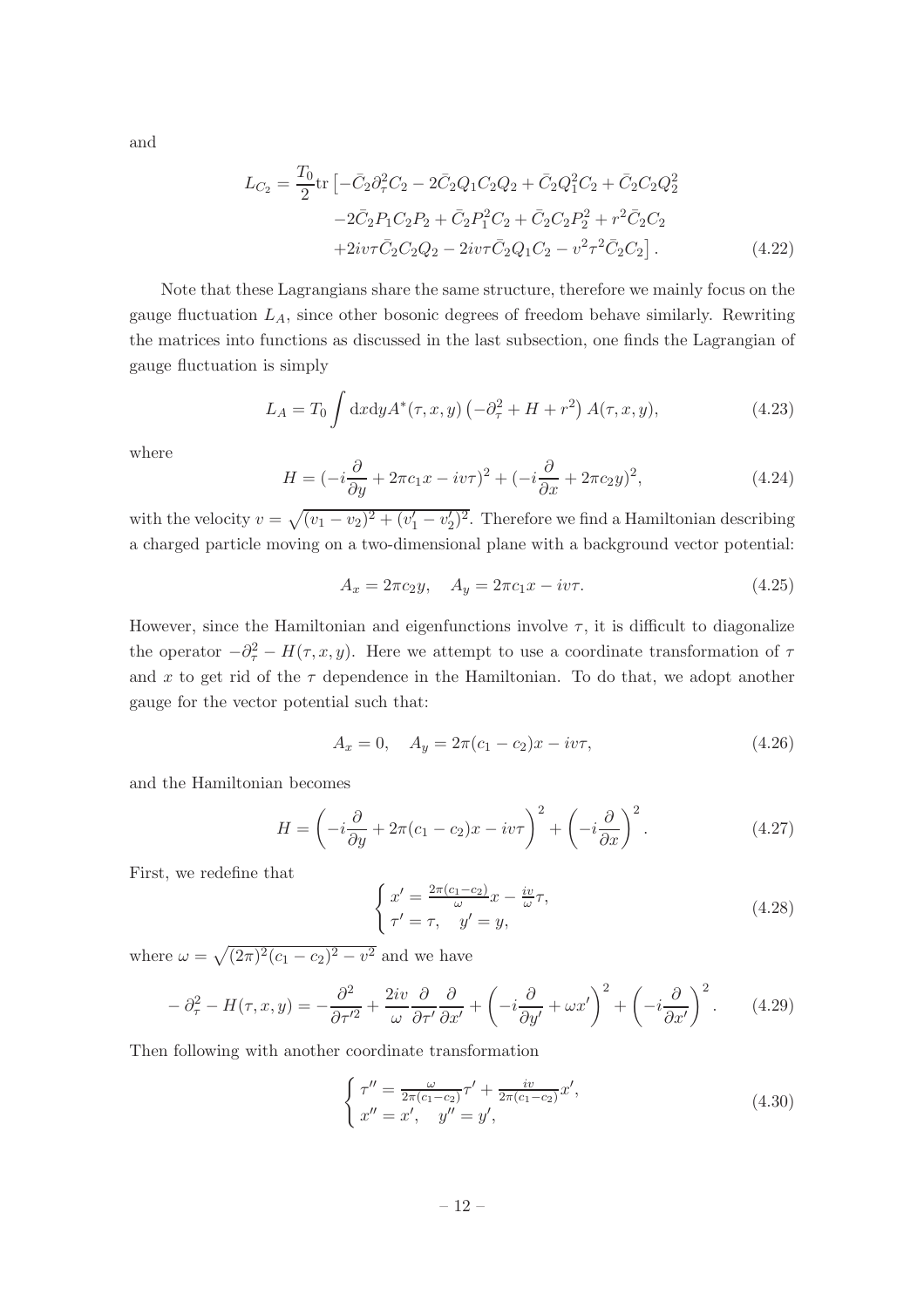which will change the operator to that

$$
-\partial_{\tau}^{2} - H(\tau, x, y) = -\frac{\partial^{2}}{\partial \tau^{\prime\prime 2}} + \left(-i\frac{\partial}{\partial y^{\prime\prime}} + \omega x^{\prime\prime}\right)^{2} + \left(-i\frac{\partial}{\partial x^{\prime\prime}}\right)^{2}.
$$
 (4.31)

Notice that the overall Jacobian is unity during the transformation, since the Jacobian in each step is unity. Therefore we obtain a time independent Hamiltonian:

$$
H''(x'', y'') \equiv \left(-i\frac{\partial}{\partial y''} + \omega x''\right)^2 + \left(-i\frac{\partial}{\partial x''}\right)^2,\tag{4.32}
$$

which describes the Landau levels with a frequency  $E_n = 2(n + \frac{1}{2})$  $(\frac{1}{2})\omega$  and with  $n = 0, 1, 2 \cdots$ . Each Landau level has a degeneracy

$$
\mathcal{N} = \omega L_{x''} L_{y''},\tag{4.33}
$$

where  $L_{x''}$  and  $L_{y''}$  are the length of the coordinates  $x''$  and  $y''$ .

The other fields are analysed in the same method. In summary, we have 6 complex degrees of freedoms with energy level  $E_n = 2(n + \frac{1}{2})$  $\frac{1}{2}$ ) $\omega$  and two complex degrees of freedoms with energy level  $E_n \pm 2\omega$  each, where the energy shift  $\pm 2\omega$  is due to the mass term [\(4.20\)](#page-11-1).

## <span id="page-13-0"></span>4.3 Fermionic fluctuations

The fermionic part is

$$
L_{\theta} = T_0 \text{tr} \left[ \chi^{\dagger} \partial_{\tau} \chi - \chi^{\dagger} \gamma_1 \chi Q_2 + \chi^{\dagger} \gamma_1 Q_1 \chi - i v \tau \chi^{\dagger} \chi - \chi^{\dagger} \gamma_1 \chi P_2 + \chi^{\dagger} \gamma_1 P_1 \chi + r \chi^{\dagger} \gamma_9 \chi \right],
$$
\n(4.34)

where  $\gamma_i$  are the gamma matrices for SO(9) and we have omit the spinor indices for simplicity. Translating into the field theory language it becomes

$$
L_{\theta} = T_0 \int dx dy \ \chi^* \left( \partial_{\tau} + (-i \frac{\partial}{\partial y} + 2\pi c_1 x - iv\tau) \gamma_1 + (-i \frac{\partial}{\partial x} + 2\pi c_2 y) \gamma_2 + r \gamma_9) \right) \chi,
$$
\n(4.35)

and the squared mass matrix is then

$$
M_f^2 = H + 2\pi i (c_1 - c_2)\gamma_1 \gamma_2 + i v \gamma_1, \tag{4.36}
$$

where  $H$  is the Hamiltonian given before and the discussion is parallel to that in the bosonic case. The eigenvalues of the last two matrices  $2\pi i (c_1 - c_2) \gamma_1 \gamma_2 + i v \gamma_1$  are evaluated to be  $\pm \omega$  with  $\omega = \sqrt{(2\pi(c_2 - c_1))^2 - v^2}$  given before, which contributes to a energy shift. Therefore the energy levels are  $E_n \pm \omega$  and each of them has 4 complex degrees of freedom, since only half of the fermions are viewed as creation operators.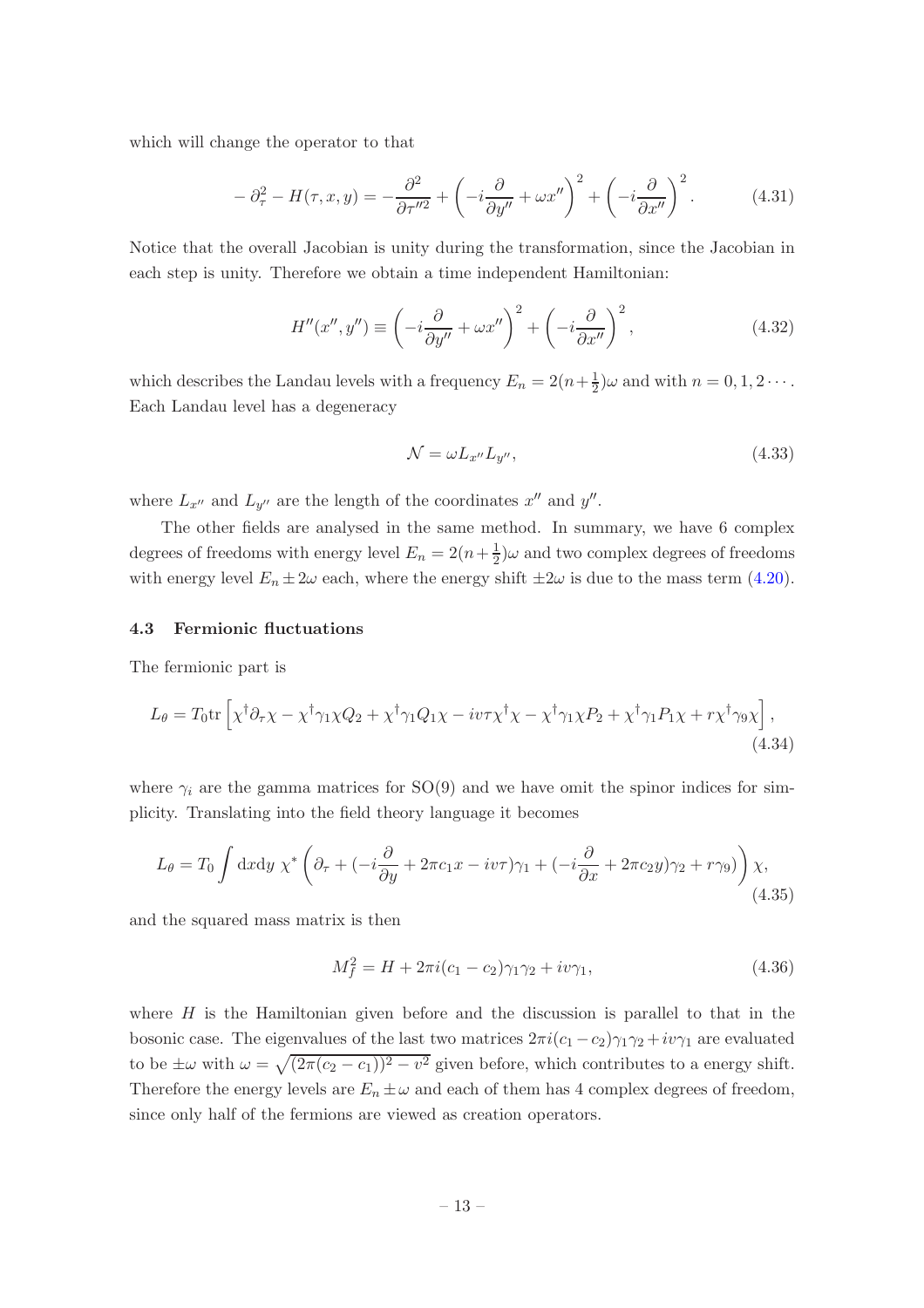## <span id="page-14-0"></span>4.4 One-loop effective action

The effective action is given by the logarithm of the partition function, whose one-loop contribution is given by

$$
Z_{\text{one-loop}} = \prod_{n} [\det \left( -\partial_{\tau}^{2} + E_{n} \right)]^{-6} [\det \left( -\partial_{\tau}^{2} + E_{n} + 2\omega \right)]^{-1} [\det \left( -\partial_{\tau}^{2} + E_{n} - 2\omega \right)]^{-1}
$$

$$
[\det \left( -\partial_{\tau}^{2} + E_{n} + \omega \right)]^{4} [\det \left( -\partial_{\tau}^{2} + E_{n} - \omega \right)]^{4}, \tag{4.37}
$$

where the first line is the contributions from bosonic fields and the second line is those from fermionic fields. Using the integral representation of the determinant, the one-loop effective potential can then be evaluated as

$$
W_{\text{one-loop}} = \log Z_{\text{one-loop}} \sim T'' \mathcal{N}'' \int \frac{ds}{s^{\frac{3}{2}}} e^{-r^2 s} \frac{(12 + 4 \cosh 2\omega s - 16 \cosh \omega s)}{\sinh \omega s} \sim T L_x L_y \omega \int \frac{ds}{s^{\frac{3}{2}}} e^{-r^2 s} \frac{\sinh^4 \frac{\omega}{2} s}{\sinh \omega s},
$$
(4.38)

where  $T''\mathcal{N}'' = T''L_{x''}L_{y''}\omega = TL_xL_y\omega$ , since the Jacobian is unity during the transformation.

We now roughly estimate the overall flux dependence given by the factor  $L_xL_y\omega$ . As discussed before, we take the basis of functions to be the eigenfunctions of the harmonic oscillators  $H_a = Q_a^2 + P_a^2$  with frequency  $4\pi c_a$ , and the potential for each oscillator is  $V_x = \frac{1}{2}$  $\frac{1}{2}(4\pi c_1)^2 x^2$  and  $V_y = \frac{1}{2}$  $\frac{1}{2}(4\pi c_2)^2 y^2$ . We truncate the eigenfunctions by considering those supported in the finite interval  $L_x$  and  $L_y$ , and they are estimated by the states whose energies are lower than the height of the potential  $\frac{1}{4}(4\pi c_1)^2(\frac{L_x}{2})^2$  and  $\frac{1}{4}(4\pi c_1)^2(\frac{L_y}{2})^2$  $(\frac{2y}{2})^2$ , since the wavefunctions with higher energies can spread outside the interval  $\left[-\frac{L_x}{2}, \frac{L_x}{2}\right]$  and  $\left[-\frac{L_y}{2}\right]$  $\frac{L_y}{2}, \frac{L_y}{2}$  $\frac{2}{2}$  significantly. Therefore the total numbers of truncated states are estimated as the height of the edge of the potential well  $({\sim c^2}L^2)$  divided by the interval of energy level  $({\sim}c)$ , which are approximated to the dimensions of the matrices in matrix theory:

$$
N_1 \sim c_1 L_x^2, \quad N_2 \sim c_2 L_y^2,\tag{4.39}
$$

which means the lengths of  $x$  and  $y$  are approximated as

$$
L_x \sim \sqrt{\frac{N_1}{c_1}}, \quad L_y \sim \sqrt{\frac{N_2}{c_2}}.
$$
 (4.40)

Using the relations [\(4.13\)](#page-10-2) and [\(4.14\)](#page-10-3) given above, we may rewrite the degeneracy  $L_xL_y\omega$ as

$$
L_x L_y \omega \sim \sqrt{A_1 A_2} \sqrt{(g_1 - g_2)^2 - (f_1 g_2 - f_2 g_1)^2 - (f_1' g_2 - f_2' g_1)^2},\tag{4.41}
$$

where  $A_a = 4\pi^2 c_a N_a$  are the area of two D2-branes, and  $\sqrt{A_1 A_2}$  is the square root average. We may simply assume the areas of two D2-brane are the same, and the one-loop effective action is then

$$
W_{\text{one-loop}} \sim V_3 \sqrt{(g_1 - g_2)^2 - (f_1 g_2 - f_2 g_1)^2 - (f_1' g_2 - f_2' g_1)^2} \int \frac{\mathrm{d}s}{s^{\frac{3}{2}}} e^{-r^2 s} \frac{\sinh^4 \frac{\omega}{2} s}{\sinh \omega s}, \quad (4.42)
$$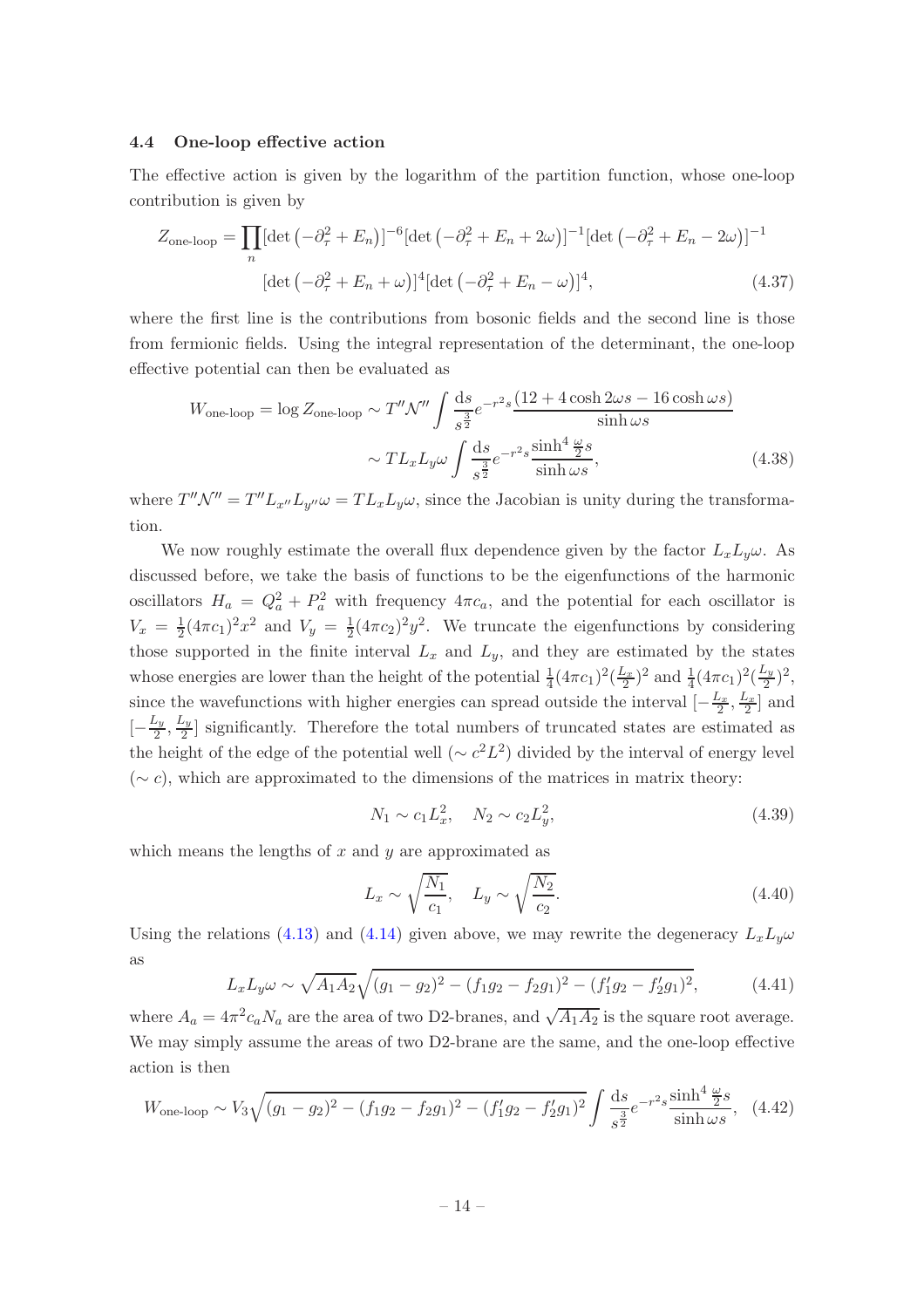with  $\omega$  given above and  $V_3$  the spacetime volume of D2-brane. This is the correct effective potential (up to a numerical factor and truncated to the lightest open string modes) for a pair of D2-branes with flux configurations  $(4.8)$  in the large  $g_1, g_2$  limit.

Moreover, the integrand possesses infinite simple poles when the related velocity of the two D2-branes is large enough such that  $v^2 > 4\pi^2(c_1-c_2)^2$ , or equivalently, under a suitable choice of electric fluxes such that  $(g_1 - g_2)^2 - (f_1g_2 - f_2g_1)^2 - (f'_1g_2 - f'_2g_1)^2 < 0$ . These infinite simple poles give rise to an imaginary part of the effective action which indicate, as mentioned in the introduction, the open string pair production due to the electric fluxes on the D2-branes.

## <span id="page-15-0"></span>5 Conclusion

In the first part of this paper, we study the internal dynamics of a single D-brane. We focus on the bosonic part of a single D-brane in type IIA theory, assuming the topology is  $R \times \mathcal{M}_{2n}$  where  $\mathcal{M}_{2n}$  is a closed manifold admitting a symplectic structure. We study the limit in which the D-brane carries an sufficiently large, nowhere vanishing D0-brane density, and the symplectic structure is naturally related to the field strength. We choose a partial gauge that we set the worldvolume time equal to the spacetime time, and eliminate the gauge fluctuations in the spatial directions of worldvolume. After doing that, we are left with a residual gauge symmetry which corresponds to the gauge symmetry of D0-branes after regularization. The constraint equations are automatically satisfied providing the equations of motion of the gauge fixed action. Following the Berezin-Toeplitz regularization process, we then show that the action can be rewritten into the low energy dynamics of N D0-branes in the large N limit. Therefore the (bosnoic part) dynamics of a single Dp-brane  $(p > 2)$  in type IIA theory is characterized by D0-branes when the density of D0-brane is large enough. This is true since from the matrix theory, all type IIA objects should be characterized via D0-branes in the large  $N$  limit, so as their dynamics. One may also say something about the transverse 5-brane issue in matrix theory. The tension of NS5-brane is proportional to  $g_s^{-2}$  while that of D-branes are proportional to  $g_s^{-1}$ . Therefore, if NS5brane can also be described by D0-branes, it must be a non-perturbative effect. That was verified in some papers discussing transverse 5-branes[\[20](#page-20-10)[–22\]](#page-20-11).

We also study the interactions between a pair of parallel D2-branes carrying fluxes in matrix theory. The magnetic fluxes give rise to charges of D0-brane, which should be large such that the matrix description is valid. The electric fluxes give rise to charges of fundamental string, and they correspond to the longitudinal velocity of D0-branes in matrix theory. We evaluate the one-loop effective action and find the matrix calculation gives the correct result, up to some constant factor and truncated to the lightest open string modes. Moreover, if the electric fluxes on the Dp-branes are chosen suitably, the effective potential possesses an imaginary part, which indicates the open string pair production. Similar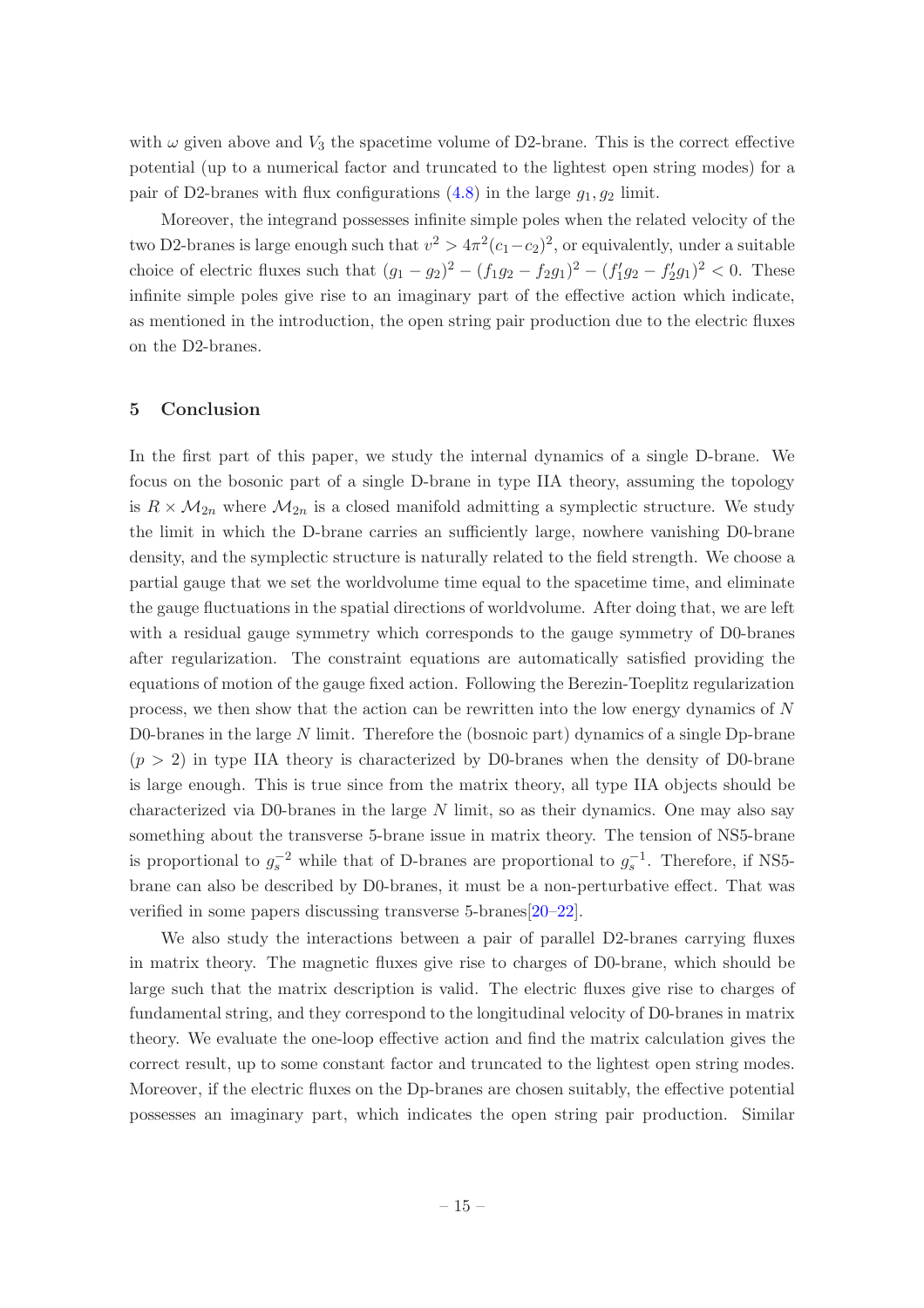discussions can be easily extended to other kinds of Dp-branes in type IIA superstring theory carrying both magnetic and electric fluxes.

## Acknowledgements

The author would like to thank Jianxin Lu, Zihao Wu and Xiaoying Zhu for discussion. The author acknowledge support by grants from the NSF of China with Grant No: 11775212 and 11235010.

## <span id="page-16-0"></span>A D2-branes in matrix theory

In this appendix, we review the construction of infinite extended BPS D2-branes in matrix theory<sup>[\[1](#page-19-0)]</sup>. The charge of D2-branes in matrix theory is given  $bv[2, 17]$  $bv[2, 17]$  $bv[2, 17]$  $bv[2, 17]$  $bv[2, 17]$ 

<span id="page-16-2"></span>
$$
Q^{ij} = iT_0 \text{Tr}[X^i, X^j],\tag{A.1}
$$

which means that in order to construct a D2-brane, one should designate a non-trivial commutation relations between the coordinates  $X^i$ . In this paper, we consider D2-branes extended in the  $X^1, X^2$  directions and let  $X^1$  and  $X^2$  satisfy

$$
[X^1, X^2] = -2\pi i c.
$$
 (A.2)

The dimension of the matrices is  $N \times N$  and the length of the D2-brane is related to the constant c as  $2\pi\sqrt{cN}$ <sup>[6](#page-16-1)</sup>. Since N is the number of D0-brane, this configuration is actually a D2-brane bounded with N D0-branes.

As a check, we calculate and verify the energy and charge of this D2-brane in matrix theory. The energy is read directly from the Lagrangian [\(4.1\)](#page-8-2) as:

$$
E = -\text{Tr}\frac{T_0}{4}[X^i, X^j]^2 = \frac{NT_0}{2}(2\pi c)^2.
$$
 (A.3)

On the other hand, the energy of a D2-D0 bound state is:

$$
E' = \sqrt{T_0^2 N^2 + M_{D2}^2} \approx N T_0 + \frac{M_{D2}^2}{2NT_0} + \mathcal{O}\left(\frac{1}{N^3}\right),\tag{A.4}
$$

where the first term is the total mass of  $N$  D0-branes, which is subtracted in the matrix theory Lagrangian [\(4.1\)](#page-8-2). The second one is the energy related to the D2-brane and we have the relation in the large N limit:

$$
\frac{M_{D2}^2}{2NT_0} = \frac{NT_0}{2}(2\pi c)^2 \to M_{D2} = 2\pi T_0 Nc = T_2 A_{D2}.
$$
\n(A.5)

Here the area  $A_{D2}$  of the D2-brane is  $(2\pi)^2 Nc$ , therefore the tension of the D2-brane is  $T_0/2\pi$ , which is correct in the unit  $2\pi\alpha' = 1$ . Further, the D2 charge is given by [\(A.1\)](#page-16-2) as

$$
Q^{12} = iT_0 \text{Tr}[X^1, X^2] = 2\pi T_0 Nc,
$$
\n(A.6)

<span id="page-16-1"></span> ${}^{6}$ Such matrices can be constructed using 't Hooft matrices, see [\[1](#page-19-0)] and [\[17](#page-20-7)] for details.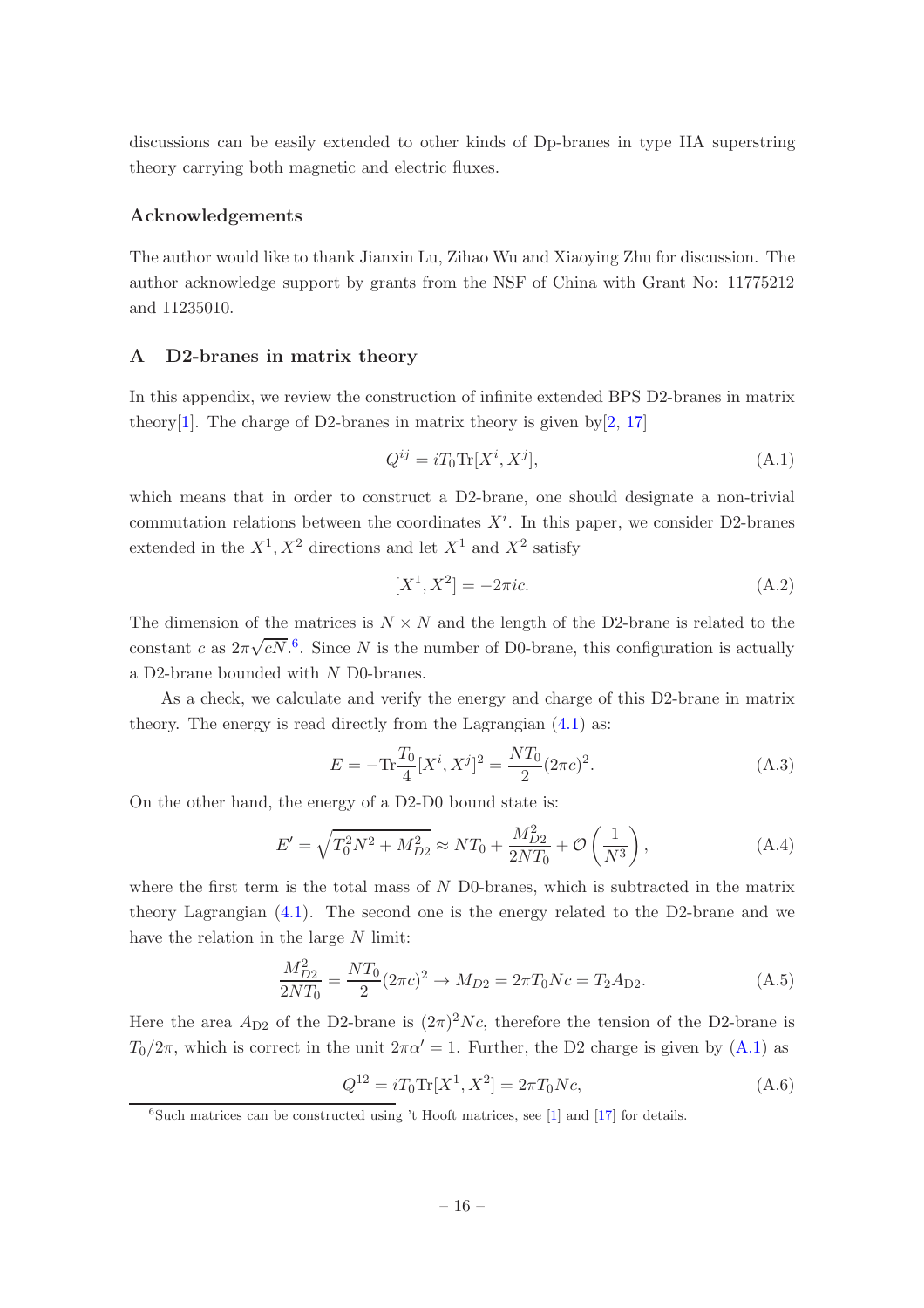and is equal to the mass of the D2-brane, which is also true as a consequence of its BPS property.

The D0-branes dissolve into the D2-brane as magnetic flux, and we designate the field strength as

$$
F_{12} = -F_{21} = g.
$$
\n(A.7)

One should also match the magnetic flux  $q$  on the D2-brane with the parameter  $c$  in the matrix configuration. The corresponding D0-brane charge is given by the Chern-Simons term of the D2-brane as

$$
T_2 \int F_2 = A_{D2} T_2 g = N T_0.
$$
 (A.8)

Using  $T_2 = T_0/2\pi$ , one may find the relation between magentic flux g and parameter c:

$$
g = \frac{1}{2\pi c}.\tag{A.9}
$$

In order for the matrix description to be valid, the D0 charge density should be large, which means we work in the limit  $c \ll 1$ , or equivalently,  $q \gg 1$ .

We will next consider the electric fluxes on the worldvolume of D2-brane and its correspondence in matrix theory. We turn on electric fluxes in addition to the magnetic flux on the worldvolume and the field strength reads

<span id="page-17-1"></span>
$$
F_{\alpha\beta} = \begin{bmatrix} 0 & f' & f \\ -f' & 0 & g \\ -f & -g & 0 \end{bmatrix}.
$$
 (A.10)

The electric fluxes on a D2-brane will contribute to effective F-string currents which can be read from the D2-brane action as:

$$
j^{\mu\nu} = \frac{1}{T_F} \frac{\delta S_{\text{D2}}}{\delta B_{\mu\nu}},\tag{A.11}
$$

where  $S_{D2}$  is the conventional DBI action for D2-brane,  $B_{\mu\nu}$  is the 2-form which couples F-string and  $T_F$  is the tension of F-string. Since we are considering infinite extended D2brane in the  $X^1, X^2$  direction, we choose the static gauge such that  $\sigma^{\alpha} = X^{\alpha} (\alpha = 0, 1, 2),$ where  $\sigma^{\alpha}$  are the worldvolume coordinates. We are interested in the charge density  $j^{0i}$  of F-string along the D2-brane and for the present field configurations they  $\text{are}^7$  $\text{are}^7$ 

$$
j^{01} = -\frac{T_2 f'}{T_F \sqrt{1 + g^2 - f^2 - f'^2}}, \quad j^{02} = -\frac{T_2 f}{T_F \sqrt{1 + g^2 - f^2 - f'^2}}.
$$
(A.12)

On the other hand, the charge of F-string in matrix theory is given by  $[2, 17]$  $[2, 17]$  $[2, 17]$ ,

$$
Q^{i} = i T_0 \text{Tr} \left( [X^{i}, X^{j}] \dot{X}^{j} + [[X^{i}, \theta^{\alpha}] \theta^{\alpha}] \right). \tag{A.13}
$$

<span id="page-17-0"></span><sup>&</sup>lt;sup>7</sup>There should also be a  $\delta^7(x-x_0)$  in the charge density, where  $x_0$  is the position of the D2-brane in the transverse directions, since the densities are localized on the D2-brane. Here we have integrated the transverse directions out.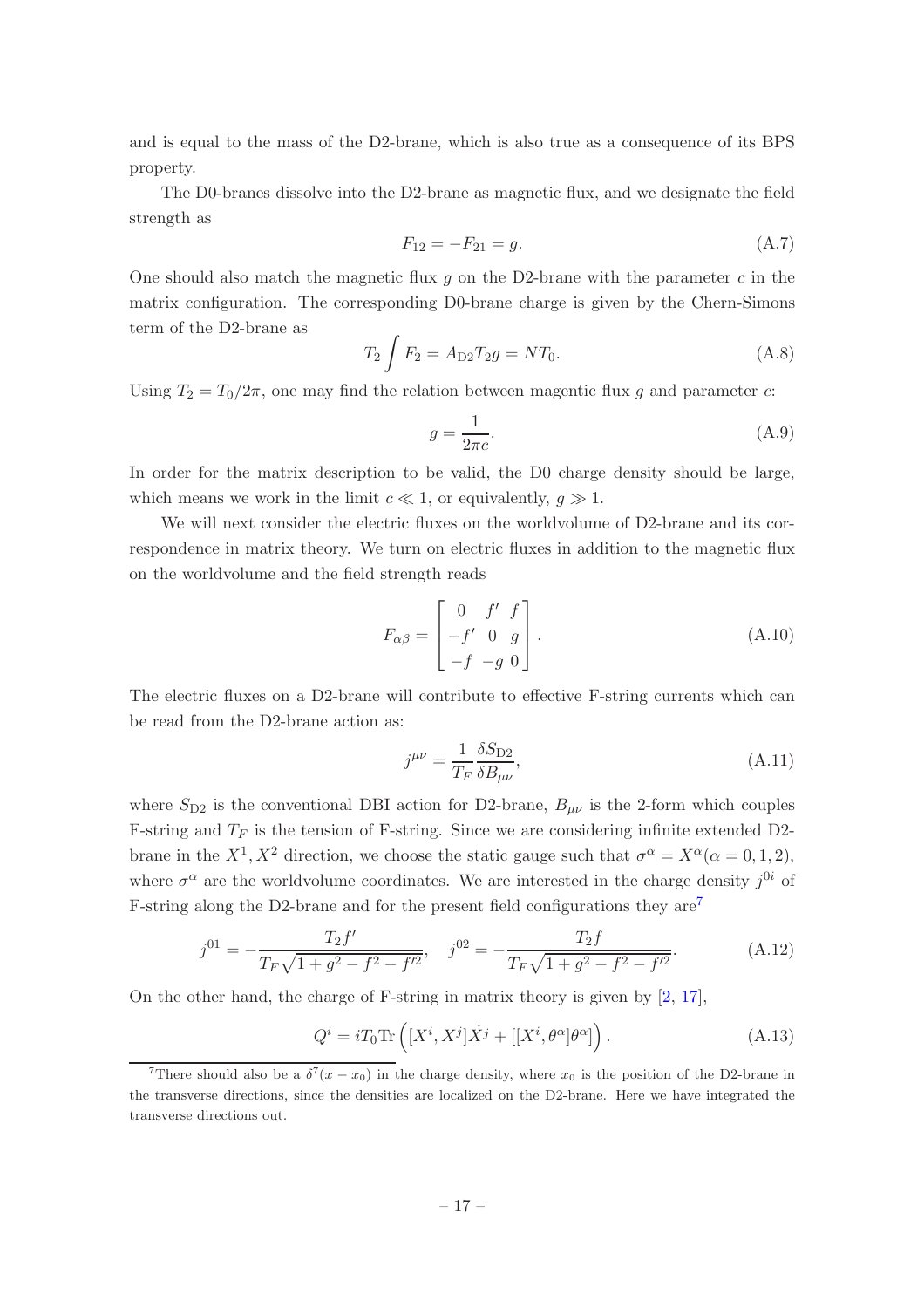Since we have set the fermionic backgrounds zero, the second term vanish. In order to produce a non-zero F-string charges along the  $X^1, X^2$  directions, we need a configurations with non-zero commutator  $[X^1, X^2]$  and velocities  $\dot{X}^1$  and  $\dot{X}^2$ . Therefore we add overall longitudinal velocities to D0-branes along the  $X^1, X^2$  directions as

$$
\dot{X}^1 = v, \quad \dot{X}^2 = -v', \tag{A.14}
$$

and the F-string charge from matrix theory is then

$$
Q^{1} = -2\pi T_{0}Ncv', \quad Q^{2} = -2\pi T_{0}Ncv,
$$
\n(A.15)

and the charge densities are those divided by area of the D2-brane, which are

$$
q^{1} = -\frac{T_{0}v'}{2\pi}, \quad q^{2} = -\frac{T_{0}v}{2\pi}.
$$
\n(A.16)

Equate  $j^{0a}$  and  $q^a$ , one finds the relations between electric fluxes f, f' and the D0-brane longitudinal velocities  $v, v'$ :

$$
v = \frac{f}{\sqrt{1+g^2-f^2-f'^2}}, \quad v' = \frac{f'}{\sqrt{1+g^2-f^2-f'^2}},\tag{A.17}
$$

where we have also used the tension relations  $T_0 = 2\pi T_2$  and  $T_F = (2\pi\alpha')^{-1} = 1$  in the unit  $2\pi\alpha' = 1$ . Since the magnetic flux goes to infinity, the velocities are approximated as

$$
v = \frac{f}{g}
$$
,  $v' = \frac{f'}{g}$ . (A.18)

Therefore, the D2-brane extended in the  $X^1, X^2$  direction carrying fluxes as  $(A.10)$ can be described in matrix theory as

$$
X^1 = Q + vt, \quad X^2 = P - v't,
$$
\n(A.19)

where Q, P are  $N \times N$  matrices satisfying  $[Q, P] = -2\pi i c$ , and the parameters c, v, v' are related to the fluxes in  $(A.10)$  as  $g = 1/(2\pi c)$ ,  $v = f/g$  and  $v' = f'/g$ . As a check, we will again compare the energy calculated in both side. The energy calculated in matrix theory is read directly from the Lagrangian [\(4.1\)](#page-8-2) as:

<span id="page-18-1"></span>
$$
E = T_0 \text{Tr} \left[ \frac{1}{2} \dot{X}^i \dot{X}^i - \frac{1}{4} [X^i, X^j]^2 \right] = \frac{NT_0}{2} (2\pi c)^2 + \frac{NT_0}{2} (v^2 + v^2). \tag{A.20}
$$

On the other hand, the Lagrangian for the D2-brane is

$$
\mathcal{L}_{D2} = -T_2 \sqrt{-\det(G_{\alpha\beta} + F_{\alpha\beta})},\tag{A.21}
$$

with  $G_{\alpha\beta}$  the induced metric and  $F_{\alpha\beta}$  the field strength given in [\(A.10\)](#page-17-1). Here we still work in static gauge such that  $\sigma^{\alpha} = X^{\alpha} (\alpha = 0, 1, 2)$ . The Hamiltonian is then<sup>[8](#page-18-0)</sup>

$$
\mathcal{H}_{D2} = \dot{A}_a \frac{\partial \mathcal{L}_{D2}}{\partial (\dot{A}_a)} + \dot{X}^i \frac{\partial \mathcal{L}_{D2}}{\partial (\dot{X}^i)} - \mathcal{L}_{D2},\tag{A.22}
$$

<span id="page-18-0"></span><sup>8</sup>Note that the  $X^i$  below are different from the  $X^i$  in the matrix theory above.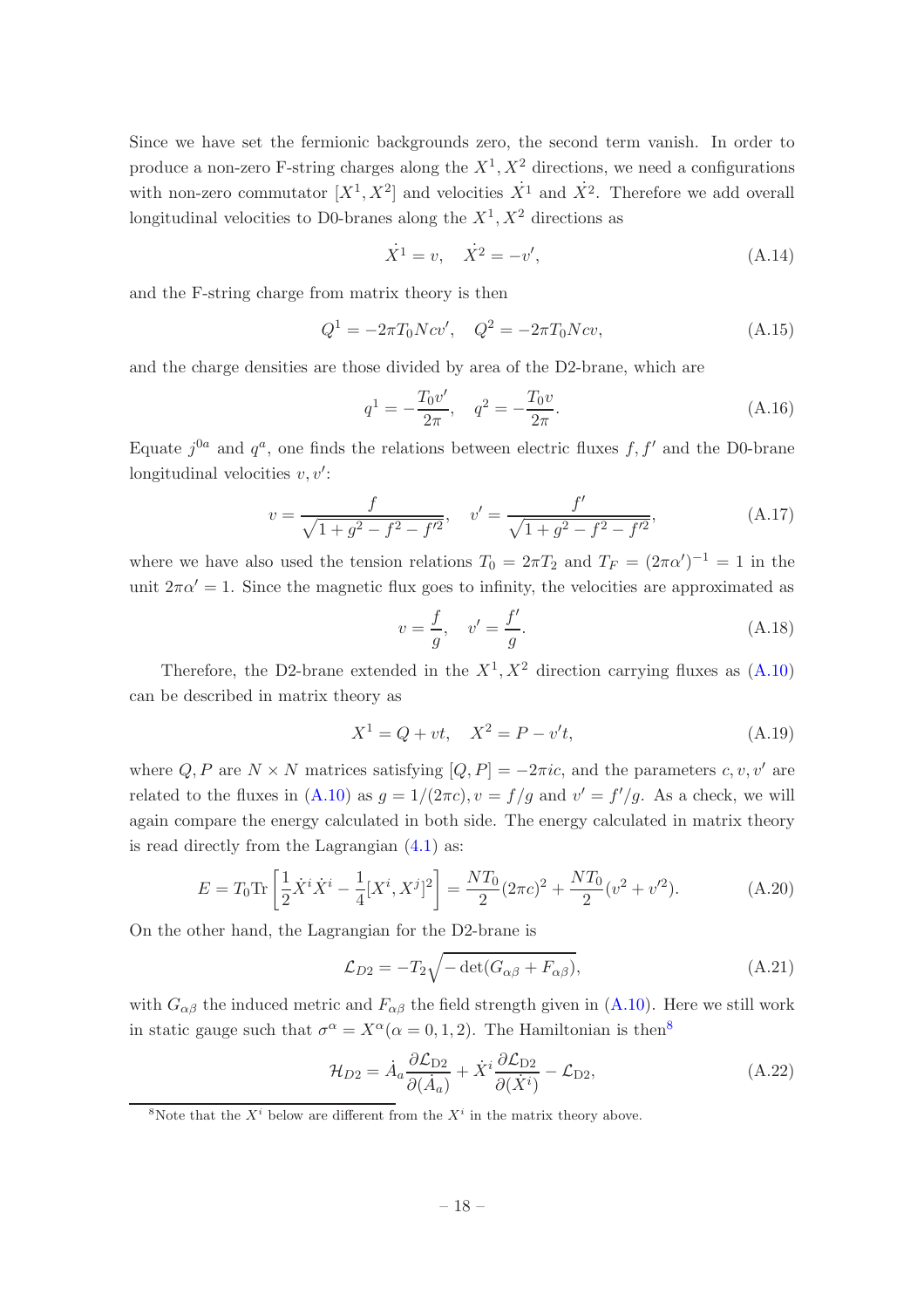where  $a = 1, 2$  and  $i = 3, \dots, 9$ . In the present case we have  $\dot{X}^i = 0, \dot{A}_1 = f'$  and  $\dot{A}_2 = f$ . Therefore the energy density can be evaluated as

$$
\mathcal{H}_{D2} = T_2 \left[ \frac{f^2 + f'^2}{\sqrt{1 + g^2 - f^2 - f'^2}} + \sqrt{1 + g^2 - f^2 - f'^2} \right],\tag{A.23}
$$

which is approximated as

$$
\mathcal{H}_{D2} \approx T_2 \left( g + \frac{1}{2g} + \frac{f^2 + f'^2}{2g} \right) = \frac{T_0}{(2\pi)^2 c} + \frac{T_0 c}{2} + \frac{T_0 (v^2 + v'^2)}{8\pi^2 c},\tag{A.24}
$$

when the magnetic flux g is large enough. Here we have used the relations  $q = 1/(2\pi c)$ ,  $v =$  $f/g, v' = f'/g$  and  $2\pi T_2 = T_0$  in the RHS. The total energy is then given by

$$
E' = A_{D_2} \mathcal{H}_{D_2} = NT_0 + \frac{NT_0}{2} (2\pi c)^2 + \frac{NT_0}{2} (v^2 + v'^2), \tag{A.25}
$$

where  $A_{D2} = (2\pi)^2 Nc$  the area of the D2-brane. Note that the first term is the again the total mass of N D0-branes, which is subtracted in the matrix theory, and the second and third terms are equal to those calculated in the matrix theory given above in [\(A.20\)](#page-18-1).

## References

- <span id="page-19-0"></span>[1] T. Banks, W. Fischler, S. H. Shenker and L. Susskind, *M theory as a matrix model: A Conjecture*, *Phys. Rev. D* 55, 5112 (1997) doi:10.1103/PhysRevD.55.5112 [hep-th/9610043].
- <span id="page-19-6"></span>[2] T. Banks, N. Seiberg and S. H. Shenker, *Branes from matrices*, *Nucl. Phys. B* 490, 91 (1997) doi:10.1016/S0550-3213(97)00105-3 [hep-th/9612157].
- <span id="page-19-1"></span>[3] J. Castelino, S. Lee and W. Taylor, *Longitudinal five-branes as four spheres in matrix theory*, *Nucl. Phys. B* 526, 334 (1998) doi:10.1016/S0550-3213(98)00291-0 [hep-th/9712105].
- <span id="page-19-2"></span>[4] O. Aharony and M. Berkooz, *Membrane dynamics in M(atrix) theory*, *Nucl. Phys. B* 491, 184 (1997) doi:10.1016/S0550-3213(97)00130-2 [hep-th/9611215].
- <span id="page-19-5"></span>[5] G. Lifschytz and S. D. Mathur, *Supersymmetry and membrane interactions in M(atrix) theory*, *Nucl. Phys. B* 507, 621 (1997) doi:10.1016/S0550-3213(97)00577-4 [hep-th/9612087].
- [6] G. Lifschytz, *Four brane and six brane interactions in m(atrix) theory*, *Nucl. Phys. B*520, 105 (1998) doi:10.1016/S0550-3213(98)00054-6 [hep-th/9612223].
- [7] I. Chepelev and A. A. Tseytlin, *Long distance interactions of D-brane bound states and longitudinal five-brane in M(atrix) theory*, *Phys. Rev. D* 56, 3672 (1997) doi:10.1103/PhysRevD.56.3672 [hep-th/9704127].
- <span id="page-19-3"></span>[8] I. Chepelev and A. A. Tseytlin, *Long distance interactions of branes: Correspondence between supergravity and superYang-Mills descriptions*, *Nucl. Phys. B* 515, 73 (1998) doi:10.1016/S0550-3213(97)00725-6 [hep-th/9709087].
- <span id="page-19-4"></span>[9] B. de Wit, J. Hoppe and H. Nicolai, *On the Quantum Mechanics of Supermembranes*, *Nucl. Phys. B* 305, 545 (1988). doi:10.1016/0550-3213(88)90116-2